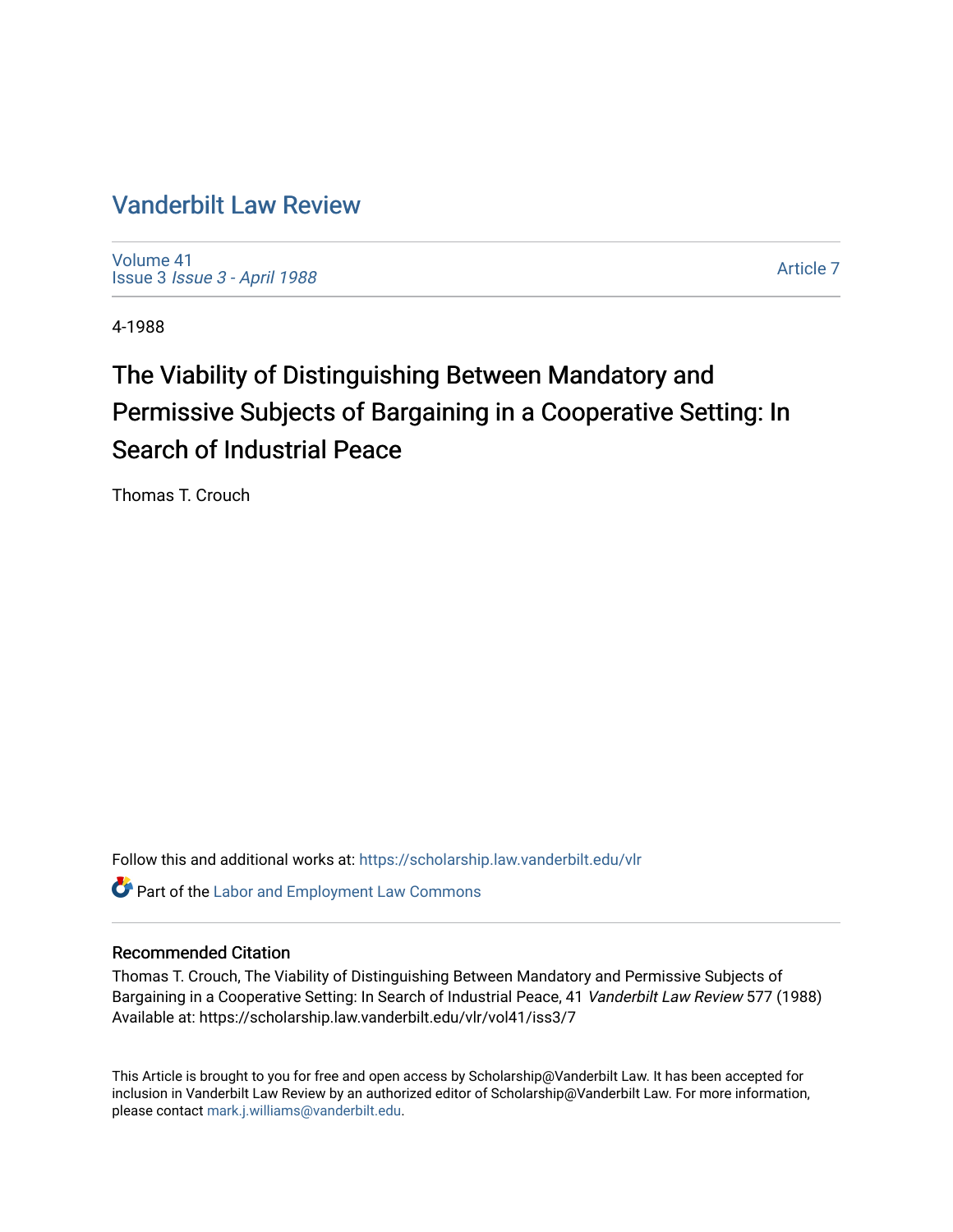# **The Viability of Distinguishing Between Mandatory and Permissive Subjects of Bargaining in a Cooperative Setting: In Search of Industrial Peace\***

|               |                                                                | 577 |
|---------------|----------------------------------------------------------------|-----|
| TT.           |                                                                | 581 |
| TH.           | JUDICIAL LEGISLATION                                           | 585 |
|               | NLRB v. Wooster Division of Borg-Warner Corp. .<br>$A_{\cdot}$ | 585 |
|               | B. Fibreboard Paper Products Corp. v. NLRB                     | 587 |
|               | $C_{\cdot}$<br>First National Maintenance Corp. v. NLRB        | 588 |
|               | After First National Maintenance<br>D.                         | 591 |
| $\mathbf{IV}$ | COMPARING THE ALTERNATIVES                                     | 592 |
|               | A. Mandatory Bargaining                                        | 593 |
|               | B. A Balancing Test                                            | 595 |
|               | $C_{\cdot}$<br>Labor-Management Cooperation                    | 596 |
|               |                                                                | 598 |

#### I. **INTRODUCTION**

In July **1985** General Motors entered into an agreement with the United Auto Workers **(UAW)** setting forth the terms and conditions of a future automobile facility, known as the Saturn Corporation, in Spring Hill, Tennessee. General Motors and the **UAW** view this project as an unprecedented achievement in "union-management partnership."1 The goal of the Saturn project is to maintain General Motors' **viability** as a domestic enterprise through an agreement to build a new subcompact car in the United States. This partnership between the corporation and the **UAW** will include employee participation and enhanced **job** security.2 Faced with mounting competition from overseas

2. *Id.*

<sup>\*</sup> Throughout the Special Project, this piece is cited as Special Project Note, *Mandatory and Permissive Subjects.*

*<sup>1.</sup> Advice Memorandum Issued by the NLRB on UAW-GM Saturn Agreement, June 2, 1986,* 1985-86 NLRB Dec. (CCH) T 20,270, at 33,433 [hereinafter *Advice Memorandum].*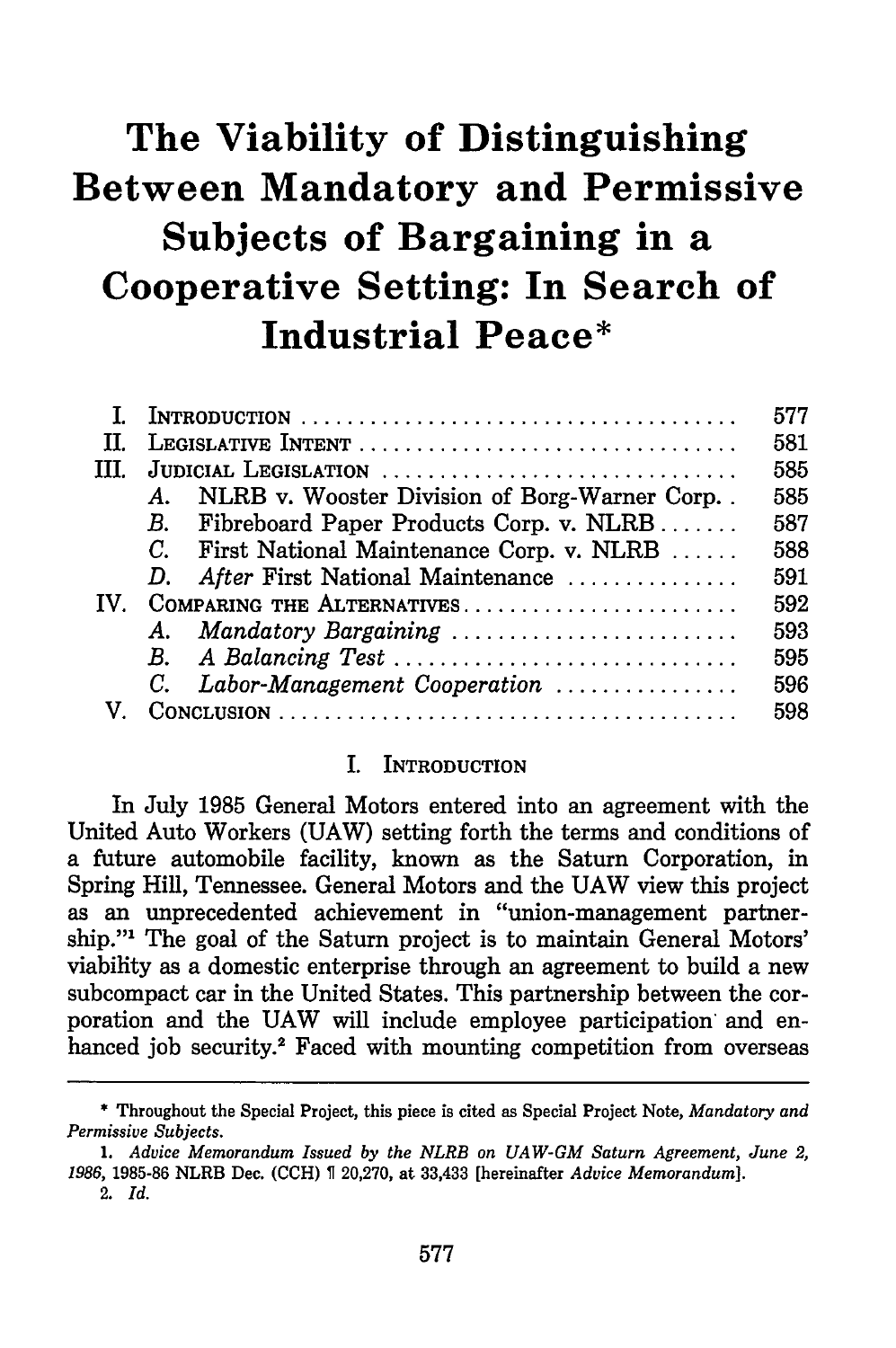and with uncertain prospects in the United States, General Motors agreed to restructure the workplace in exchange for economic concessions from its employees.' In accordance with a long and productive collective bargaining relationship,<sup>4</sup> General Motors purposefully requested the UAW's input and suggestions in the corporation's economic decision to relocate its subcompact facility in Tennessee.

The Saturn project illustrates the radical restructuring undertaken **by** the American business community in the wake of foreign competition. General Motors' commitment to protect the **job** security of its employees affected **by** negotiated productivity improvements such as the decision to relocate, however, is significant for two other interrelated reasons. First, this action demonstrates that General Motors understood that its employees had little incentive to improve productivity if doing so would result in fewer jobs.<sup>5</sup> Second, General Motors' understanding of its employees' plight provoked management and labor to venture beyond the judicially created scope of collective bargaining.<sup>6</sup> General Motors, hoping to establish a more competitive and efficient enterprise, bargained with the **UAW** over management's entrepreneurial decision to relocate. In this cooperative effort, General Motors and the **UAW** have turned a blind eye towards the pigeonhole analysis represented **by** present labor law and carved out their own areas of bargaining with respect to terms and conditions of employment,7

**<sup>3.</sup>** Schlossberg & Fetter, *U.S. Labor Law and the Future of Labor-Management Cooperation,* 37 LAB. L.J. 595, 598 (1986). General Motors and the UAW reached an agreement that included a reduction in labor costs in exchange for the development of a Job Opportunity Bank-Security (JOBS) program to protect employees from being laid off as a result of the introduction of technology, the contracting out of services, or the negotiation of productivity improvements. The JOBS program is designed to place and retrain any unit employee who is displaced. Such a program represents a commitment by General Motors, as part of its decision to relocate and through bargaining with the UAW, to prevent unemployment due to alterations in the operation of the facility. *Advice Memorandum, supra* note 1, at 33, 481.

*<sup>4.</sup> See Advice Memorandum, supra* note 1, at 33, 481.

<sup>5.</sup> Friedman, *Negotiated Approaches to Job Security,* 36 LAB. L.J. 553, 555 (1985) (part of the Industrial Relations Research Association Spring Meeting).

*<sup>6.</sup> See* NLRB v. Wooster Div. of Borg-Warner Corp., 356 U.S. 342 (1958); *see also infra* notes 41-49 and accompanying text.

<sup>7.</sup> National Labor Relations Act § 8(d), 29 U.S.C. 158(d) (1982) [hereinafter NLRA]. Section 8(d) of the NLRA establishes the following duty to bargain: "For purposes of this section, to bargain collectively is the performance of the mutual obligation of the employer and the representative of the employees to meet at reasonable times, and confer in good faith with respect to wages, hours, and other terms and conditions of employment. . . **."** *Id.*

In 1935 Congress passed the original NLRA, also known as the Wagner Act, which gave employees the right to organize unions and to bargain collectively with their employers. Wagner Act, ch. 372, § 1, 49 Stat. 449 (1935) (current version at 29 U.S.C. §§ 151-187 (1982) (as amended)). The NLRA was amended in 1947 by the Labor-Management Relations Act (Taft-Hartley Amendments), ch. 120, § 101, 61 Stat. 136, 136-38 (1947) [hereinafter LMRA]. In 1959 Congress further amended the NLRA by passing the Labor-Management Reporting and Disclosure Act (Landrum-Griffin Amendments), Pub. L. No. 86-257, §§ 701(b), 703, 73 Stat. 542 (1959); *see also infra* notes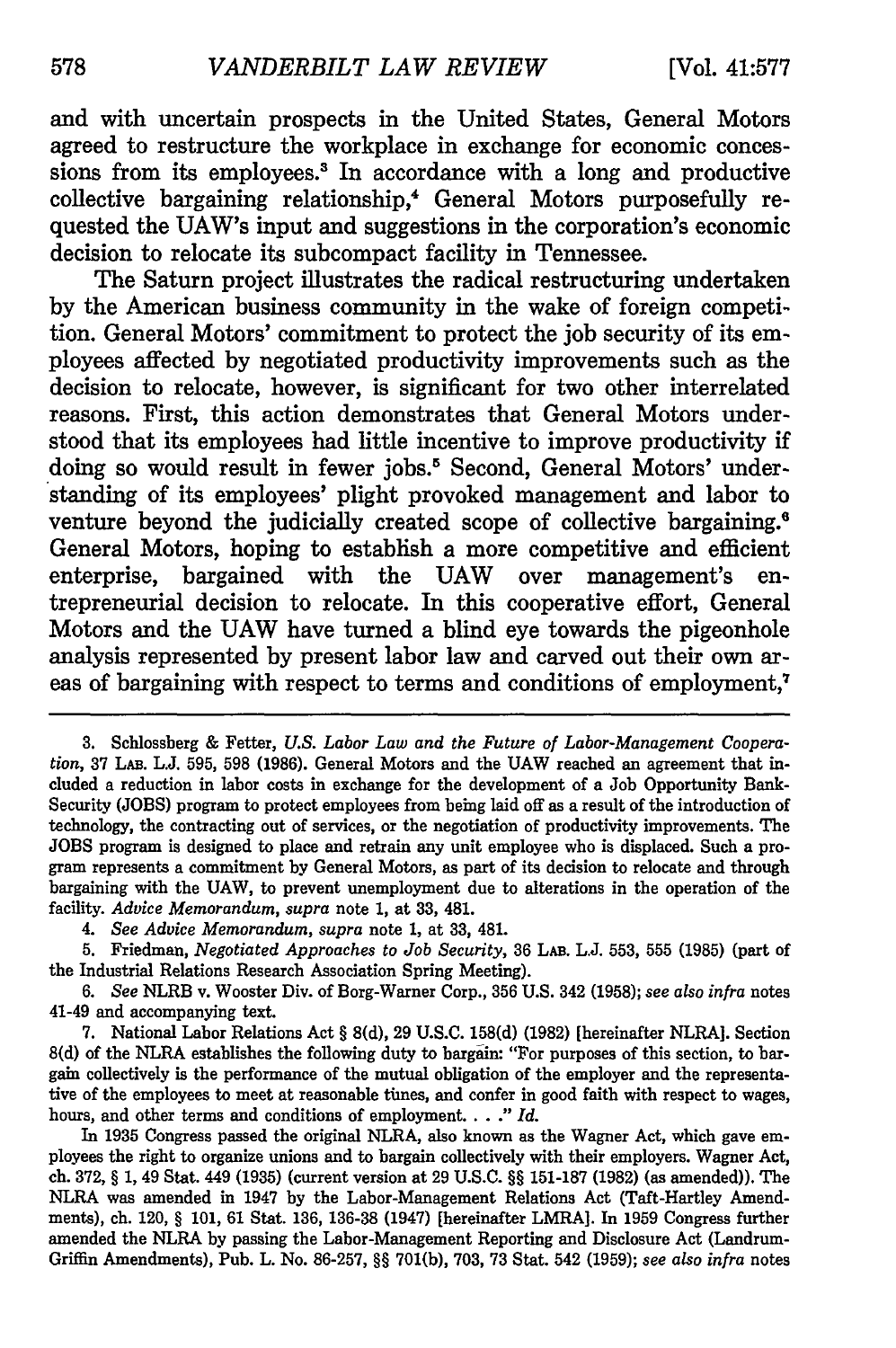based on the real needs and concerns of both management and labor.

The Saturn project is grounded in a mutual respect for collective bargaining. The modern labor-management relationship, however, is plagued **by** uncertainty. The duty to bargain collectively is an integral part of the National Labor Relations Act (NLRA or Act), as evidenced **by** sections 8(a)(5) and **8(d).<sup>s</sup>**The NLRA attempts to regulate publicly collective negotiation in order to promote industrial peace between labor and management concerning the basic private conditions of employment.' Although the NLRA directly addresses the attitude or respect with which an employer must approach bargaining, the Act is deplete of any tangible guidance on the scope of issues about which an employer must bargain.<sup>10</sup>

As the law of collective bargaining has developed since the passage of the NLRA, the United States Supreme Court has attempted to define the scope of bargaining **by** distinguishing between "mandatory" and "permissive" subjects of bargaining."' If the Court labels a subject as mandatory, the employer or union must, at the other's request, bargain in good faith about the subject until an impasse occurs.'2 If the

29-37 and accompanying text.

*9. See generally supra* Special Project Note, *Future Cooperative Efforts; infra* Special Project Note, *Hybrid Employees,* at notes 5-7 and accompanying text.

10. The congressional conception of the duty to bargain involved something more than the mere meeting of an employer with the representatives of his employees; the employer must have "an open mind and sincere desire to reach an agreement (and] a sincere effort must be made to reach a common ground." Cox, The Duty to Bargain in Good Faith, 71 HARV. L. REV. 1401, 1414 (1958) (quoting in part from NLRB v. Reed & Prince Mfg. Co., **118** F.2d 874, 885 (1st Cir.), *cert. denied,* 313 U.S. 595 (1941)). In order to preserve the openness of the bargaining arrangement, the founders of the Act wanted to maintain a flexible approach for the determination of bargainable subjects. "The appropriate scope of collective bargaining cannot be determined by a formula; it will inevitably depend upon the traditions of an industry, the social and political climate at any given time, the needs of employers and employees, and many related factors." **HR.** REP. No. 245, **MINORITY** REPORT, 80th Cong., 1st Sess. 71 (1947), *reprinted in* 1 NLRB, **LEGISLATIVE HISTORY** OF **THE LABOR-MANAGEMENT RELATIONS** ACT, 1947, at **355, 362** (1948) [hereinafter LMRA HIST.].

**11.** *Borg-Warner,* **356 U.S.** at **348-50;** *see infra* notes 41-49 and accompanying text.

12. *See* NLRB v. Insurance Agents' Int'l Union, **361 U.S. 477, 488-98 (1960).** Bargaining to impasse allows each side to use the economic weapons *(e.g.,* strike and lockout) each possesses under the NLRA. The Court in *Insurance Agents'* held that the union's use of a work slowdown to apply economic pressure did not violate the union's obligation to bargain in good faith. *Id.* at 495- **96;** *see* NLRA § **8(b)(3), 29 U.S.C. 158(b)(3) (1982)** (stating that the refusal **by** the union to bargain in good faith is an unfair labor practice).

The concept of "impasse" refers to the inability of the parties to reach an agreement after participating in good faith bargaining. Once an employer has bargained to impasse, it legally may make unilateral changes in working conditions based upon its last offer to the union. NLRB v. Katz, **369 U.S. 736,** 741-42 **(1962).** Factors the National Labor Relations Board may consider when determining whether an impasse has been reached include the parties' good faith, the length of the negotiations, the parties' bargaining history, and the nature of the issue about which the parties are unable to agree. *See generally* **1 C. MORRIS,** THE **DEVELOPING LABOR LAW 634-39 (2d ed. 1983).**

*<sup>8.</sup> See infra* notes 24-37 and accompanying text.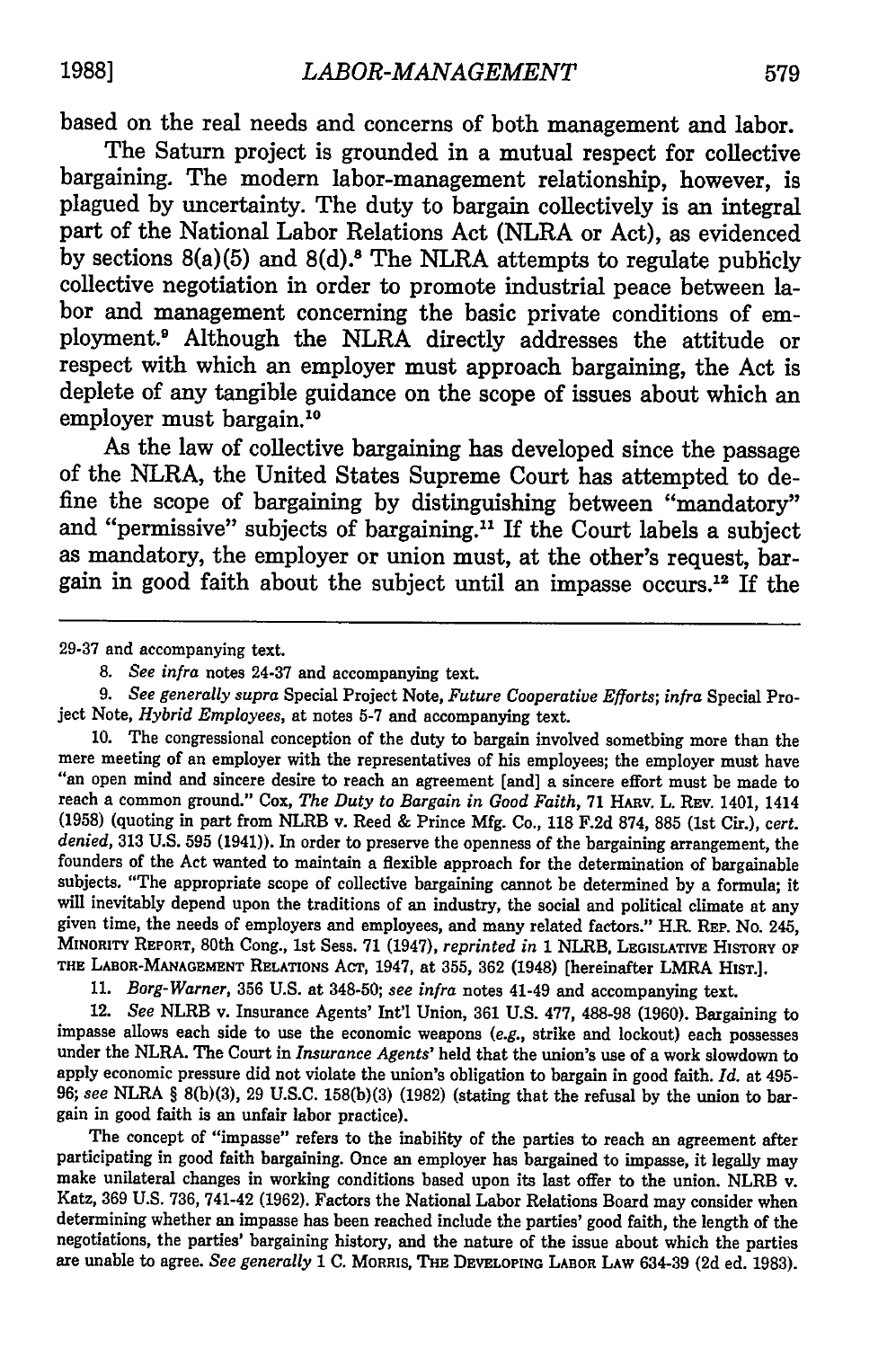Court determines the subject is nonmandatory, or permissive, both parties must agree to discuss the subject.13 Thus, management may use its own discretion when acting within permissive areas, without having to give any consideration to employee interests. 14 Given that the Court has designated certain subjects as nonmandatory issues within the scheme of legislatively compelled collective bargaining, the degree of public protection and regulation of the employer-employee relationship rests on the content given to the mandatory-permissive dichotomy.<sup>15</sup>

Characterizing a subject as mandatory or permissive entails balancing the interests of both management and labor to determine the breadth of national labor policy. For example, the Supreme Court's most recent application of the mandatory-permissive distinction, *First National Maintenance Corp. v. NLRB*,<sup>16</sup> upheld an employer's contention that certain entrepreneurial decisions should not be subject to mandatory bargaining even though such decisions may terminate employees' jobs. The union argued that any decision to alter economically an employer's business may result in the loss of jobs and is, therefore, literally a matter that affects "terms and conditions of employment." According to the union, such a decision is, by definition, within the duty to bargain as mandated by section 8(d) of the NLRA, and should be negotiated in good faith.'7 The Court balanced the need to protect employee interests with the need to protect an employer's ability to make economic decisions without employee input over matters that are intimately tied to the operation of an efficient and marketable enterprise.<sup>18</sup> By labeling the employer's decision as permissive, the Court established a strong presumption in favor of an employer's freedom to make the necessary, economically motivated decisions to run a profitable business.

In light of this precedent, the question arises why General Motors permitted the UAW to participate in its entrepreneurial decision aimed at remaining in the subcompact car market through the Saturn project. Clearly, both General Motors and the UAW realized, through a long history of good faith bargaining, that their respective goals were not

**<sup>13.</sup>** It is "lawful to insist upon matters within the scope of mandatory bargaining and unlawful to insist upon matters without." *Borg-Warner,* 356 U.S. at 349.

<sup>14.</sup> An employer who declines to bargain over a permissive issue must be careful not to infringe upon the right of its nonunion employees. The employer may not refuse to bargain in order to discredit the union. *Cf.* Textile Workers' Union v. Darlington Mfg. Co., 380 U.S. 263 (1965) (finding an unfair labor practice when the employer closed the plant solely to avoid unionization).

<sup>15.</sup> *See* Note, *Subjects of Bargaining Under the NLRA and the Limits of Liberal Political Imagination,* 97 HARv. L. REV. 475, 478 (1983).

<sup>16. 452</sup> U.S. 666 (1981); *see also infra* notes 63-75 and accompanying text.

<sup>17.</sup> *First Nat'l Maintenance,* 452 U.S. at 677.

<sup>18.</sup> *Id.* at 679.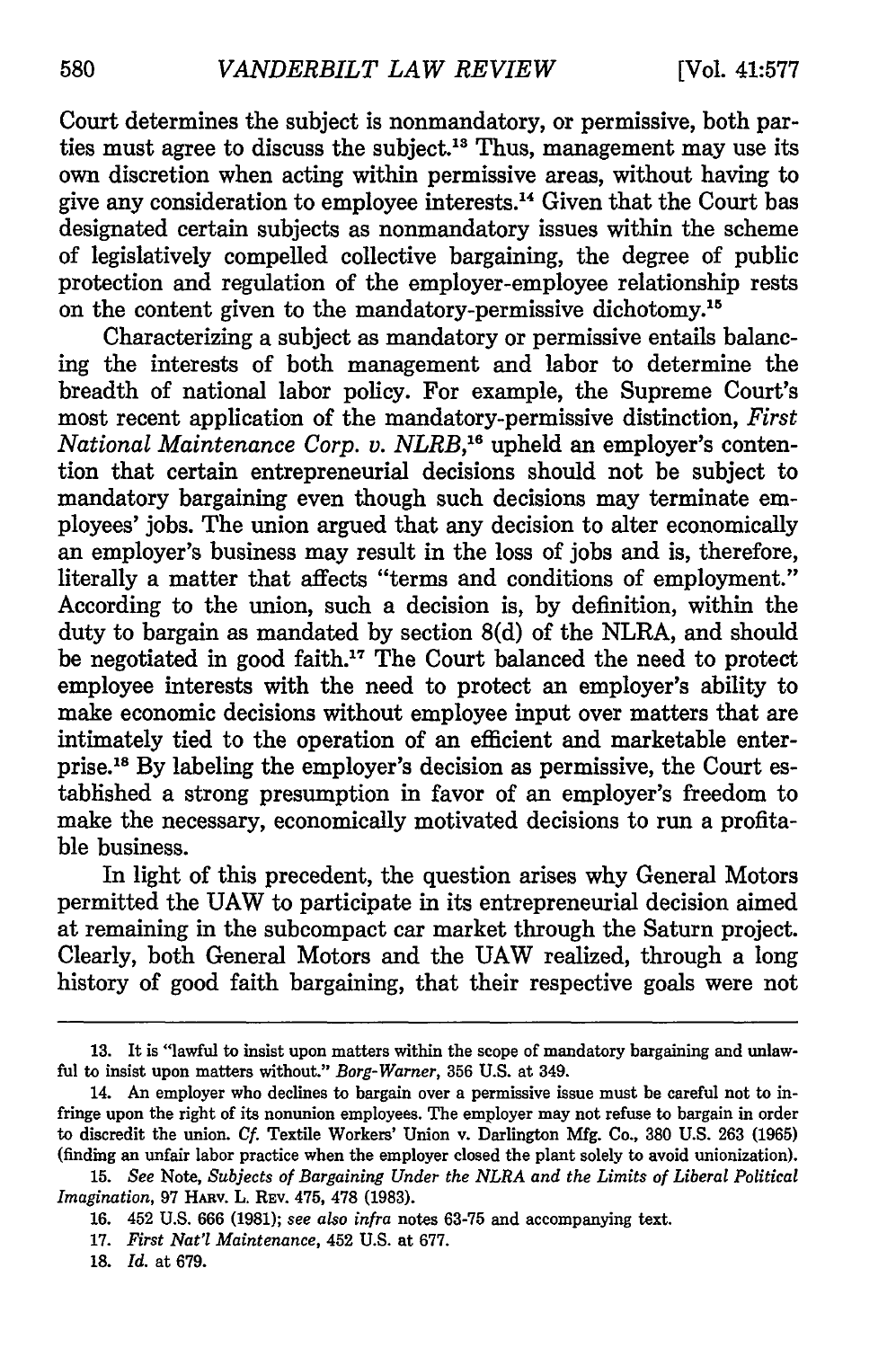necessarily divergent. For example, management and labor realized the necessity of reaching an agreement that would allow income generated by the depreciation of the plant to be reinvested in the plant itself, and not in the opening of other plants in foreign countries. Thus, General Motors and the UAW ignored the mandatory-permissive distinction for the Saturn agreement and acted as equal partners attempting to establish a profitable business venture.

This Special Project Note focuses on the status of the labor-management relationship resulting from cooperative, concessions-type bargaining and analyzes how, if at all, such a relationship may affect the future of our present national labor policy. Part II outlines the social policies behind the NLRA by briefly examining the legislative history of sections 8(a)(5) and 8(d). Part III traces the judicial response to the NLRA and the effect the judiciary has had on the evolution of American labor law. Part IV presents a hypothetical situation and compares the effectiveness of three different bargaining environments in resolving the problem. Finally, Part V concludes that labor-management cooperation is a realistic approach to the collective bargaining process and breaks down the adversarial barriers inherent in our present bargaining system.

#### II. LEGISLATIVE INTENT

The NLRA of **1935,** the Wagner Act, was a response to the industrial strife of the 1930s and was designed to stabilize and protect "the social order of American capitalism."'19 Congress viewed this industrial anarchy as a result of the economic inequality between management and labor.20 The Act promoted employee participation in managing the workplace **by** establishing employees' rights to form or join labor **un**ions, to engage in collective bargaining, and to partake in concerted activity.21 Congress believed that contract law would mediate the antagonistic interests of labor and management while maintaining the freedom of the private enterprise.<sup>22</sup> Therefore, much of the NLRA fo-

**<sup>19.</sup>** Klare, *Judicial Deradicalization of the Wagner Act and the Origins of Modern Legal Consciousness, 1937-1941,* **62 MINN.** L. **REv. 265, 275 (1978).**

<sup>20.</sup> *See Hearings on* **S.** *1958 Before the Senate Comm. on Education and Labor,* 74th Cong., 1st Sess. 34-43 **(1935),** *reprinted in* **1** NLRB, **LEGISLATM HISTORY OF THE NATIONAL LABOR RELA-TIONS ACT,** at **1373,** 1410-19 (1949) [hereinafter NLRA HisT.] (statement of Sen. Wagner).

<sup>21.</sup> NLRA § **7, 29 U.S.C.** § **157 (1982).** These rights are commonly referred to as § **7** rights.

<sup>22.</sup> The NLRA purposefully does not provide for public regulation **of** contract terms. In fact, § **8(d)** expressly states that the Board may not require **parties** to agree to any contract term. NLRA § **8(d), 29 U.S.C.** § **158(d) (1982).** *See* Friedman, *Keeping Big Issues off the Table: The Supreme Court on Entrepreneurial Discretion and the Duty to Bargain,* **37 ME.** L. **REv. 223,** 224 **(1985).**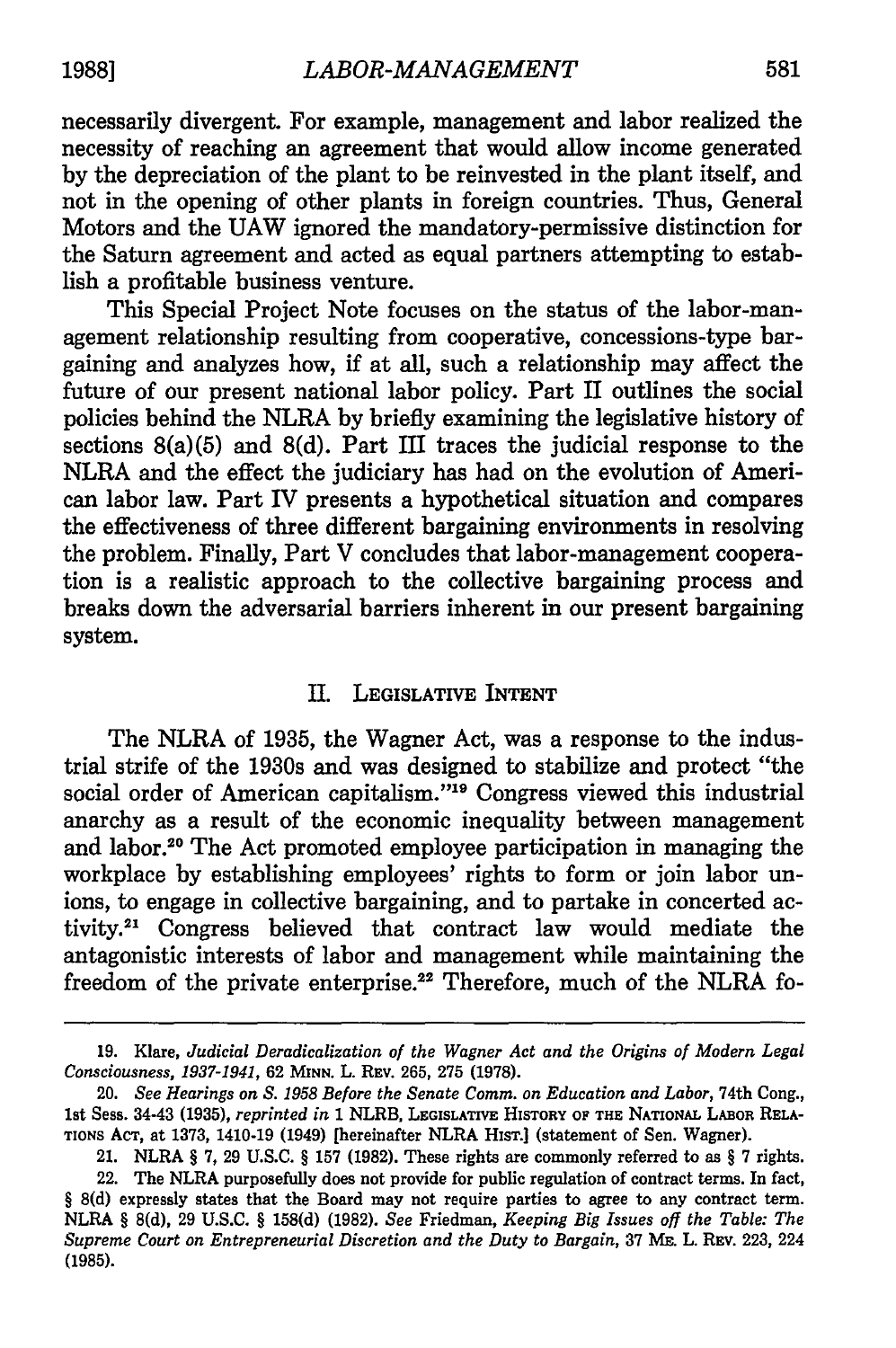cuses on the procedures for establishing efficient collective bargaining.<sup>23</sup>

In order to effectuate equality in bargaining, the Wagner Act contained section  $8(5)$ ,<sup>24</sup> the provision now codified as section  $8(a)(5)$ . Section 8(a)(5) of the Act made an employer's refusal to bargain with the representative of its employees an unfair labor practice.<sup>25</sup> This provision codified the duty of employers to make a bona fide effort to reach an agreement with their employees, and gave substance to the employees' guaranteed right to bargain collectively.26 Section 8(a)(5) brought the employer to the bargaining table ready to discuss issues in good faith, but did not proscribe the guidance needed to determine the breadth of the employer's obligation to bargain.

The inequality of bargaining power between employees who do not possess full freedom of association or actual liberty of contract, and employers who are organized in the corporate or other forms of ownership association substantially burdens and affects the flow of commerce, and tends to aggravate recurrent business depressions, by depressing the wage rates and the purchasing power of wage earners in industry and by preventing the stabilization of competitive wage rates and working conditions within and between industries.

Experience has proven that protection by law of the rights of employees to organize and bargain collectively safeguards commerce from injury, impairment, or interruption, and promotes the flow of commerce by removing certain recognized sources of industrial strife and unrest, by encouraging practices fundamental to the friendly adjustment of industrial disputes arising out of differences as to wages, hours, or other working conditions, and by restoring equality of bargaining power between employers and employees.

NLRA, ch. 372, § 1, 49 Stat. 449 (1935) (current version at 29 U.S.C. § 151 (1982)) (words in italics were added by the LMRA (Taft-Hartley Amendments), ch. 120, 61 Stat. 136 (1947)).

24. NLRA § 8(5), 49 Stat. 449, 452 (1935) (current version at 29 U.S.C. § 158(a)(5) (1982) (as amended)).

25. *Id.* The section states: "It shall be an unfair labor practice for an employer. **. .** to refuse to bargain collectively with the representatives of his employees, subject to section 9(a) [current version at 29 U.S.C. § 159(a)] of this title." *Id.* Section 9(a) of the NLRA codifies the principle that a representative selected by a majority of employees in a bargaining unit is the exclusive representative of all of the employees. NLRA  $\S 9(a)$ , 29 U.S.C.  $\S 159(a)$  (1982). A bargaining unit is a group of employees that possesses sufficiently similar interests *(e.g.,* functional coherence, collective bargaining history, commonality of interests, and employment desires) to constitute a unit for bargaining purposes. *See generally* 1 C. MORRIS, *supra* note 12, at 413-17.

26. The legislative history of the NLRA is replete with references to the necessity of establishing a genuine effort in bargaining. *See, e.g.,* 79 CONG. REc. 7571 (1935), *reprinted in* 2 NLRA HIsT., *supra* note 20, at 2336. Senator Wagner remarked:

The very essence of collective bargaining is that either party shall be free to withdraw if its conditions are not met. But the right of workers to bargain collectively through representatives of their own choosing must be matched by the correlative duty of employers to recognize and deal in good faith with these representatives. The Government itself is held up to ridicule when the elections which it supervises are rendered illusory by failure to acknowledge their results.

*Id.*

27. *Id.* at 2373. Senator Walsh, Chairman of the Senate Labor Committee, also observed:

**<sup>23.</sup>** The preamble to the NLRA expresses Congress' belief in the need for equal bargaining: The denial by *some* employers of the right of employees to organize and the refusal by some employers to accept the procedure of collective bargaining lead to strikes and other forms of industrial strife or unrest, which have the intent or the necessary effect of burdening or obstructing commerce. . . .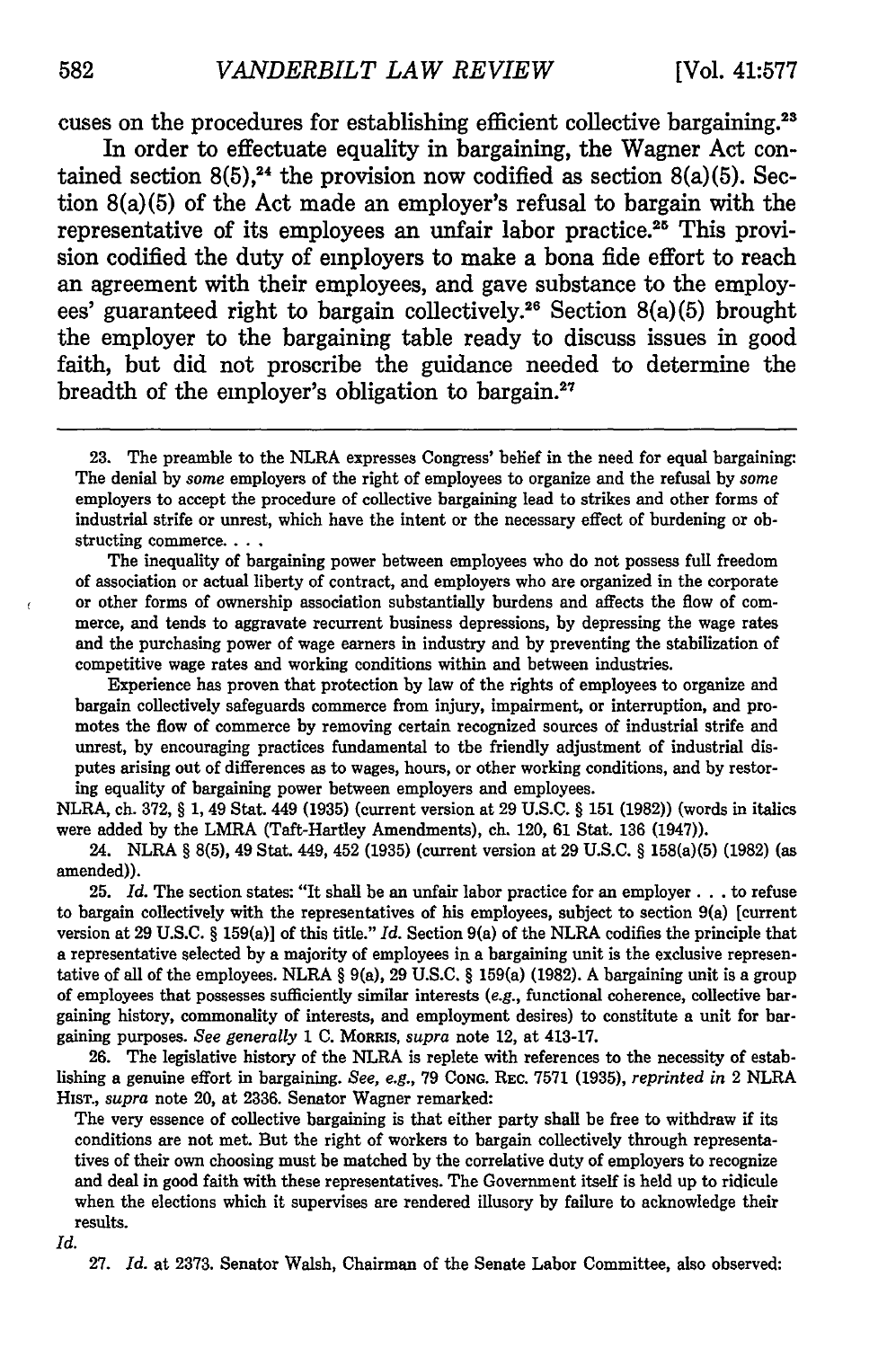Concern arose over the vagueness of section  $8(a)(5)$  because the NLRA granted authority to the National Labor Relations Board (the Board) to regulate employer interference with employees' statutory rights,28 without authorizing the Board to police the subject matter of the collective bargaining contracts. Congress responded to the need for further definition of the duty to bargain with the 1947 amendments to the NLRA, often referred to as the Taft-Hartley Amendments.<sup>29</sup> In section **8(d)** Congress attempted to designate the subjects that would be the most important topics in the collective bargaining process. Congress rejected the House proposal for section **8(d),** which would have broken down collective bargaining into five categories.<sup>30</sup> Instead, Congress opted for a more general and flexible statement requiring collective bargaining over "wages, hours, and other terms and conditions of employment."31

Sections 8(a)(5) and **8(d)** generally have been read together as a flexible standard capable of adapting to the requirements of future labor-management relations.32 Congress deliberately chose to keep the limiting language of section **8(d)** open ended in hopes of increasing the use of collective bargaining. This choice reemphasized the original in-

When employees have chosen their organization, when they have selected their representatives, all the bill proposes to do is to escort them to the door of their employer and say, "Here they are, the legal representatives of your employees." What happens behind those doors is not inquired into, and the bill does not seek to inquire into it.

*Id.*

28. NLRA *§* 8(a), 29 U.S.C. § 158(a) (1982).

29. LMRA § 101, 29 U.S.C. § 141 (1982). Section 8(5) remained substantially the same; only the section designation was altered. Additionally, the LMRA drafted a corresponding duty to bargain for unions in § 8(a)(3). "It shall be an unfair labor practice for a labor organization or its agents **...** to refuse to bargain collectively with an employer, provided it is the representative of his employees. . . **."** NLRA § 8(b)(3), 29 U.S.C. § 158(b)(3) (1982).

30. The House bill categorized the five topics of bargaining as:

(i) Wage rates, hours of employment, and work requirements; (ii) procedures and practices relating to discharge, suspension, lay-off, recall, seniority, and discipline, or to promotion, demotion, transfer and assignment within the bargaining unit; (iii) conditions, procedures, and practices governing safety, sanitation, and protection of health at the place of employment; (iv) vacations and leaves of absence; and (v) administrative and procedural provisions relating to the foregoing subjects.

H.R. 3020, 80th Cong., 1st Sess. § 2(11) (1947), *reprinted in* 1 LMRA HIST., *supra* note 10, at 158, 166-67.

31. LMRA § 8(d), 29 U.S.C. § 158(d) (1982); *see supra* note 7 for relevant text of this section.

**32.** The legislative history of the LMRA discussed the need for such flexibility:

What are proper subject matters for collective bargaining should be left in the first instance to employers and trade-unions, and in the second place, to any administrative agency skilled in the field and competent to devote the necessary time to a study of industrial practices and traditions in each industry or area of the country, subject to review **by** the courts. It cannot and should not be strait-jacketed **by** legislative enactment.

H.R. **REP.** No. 245, MINORry REPORT, 80th Cong., 1st Sess. **71** (1947), *reprinted in* 1 LMRA HIsT., *supra* note **10,** at **355, 362.**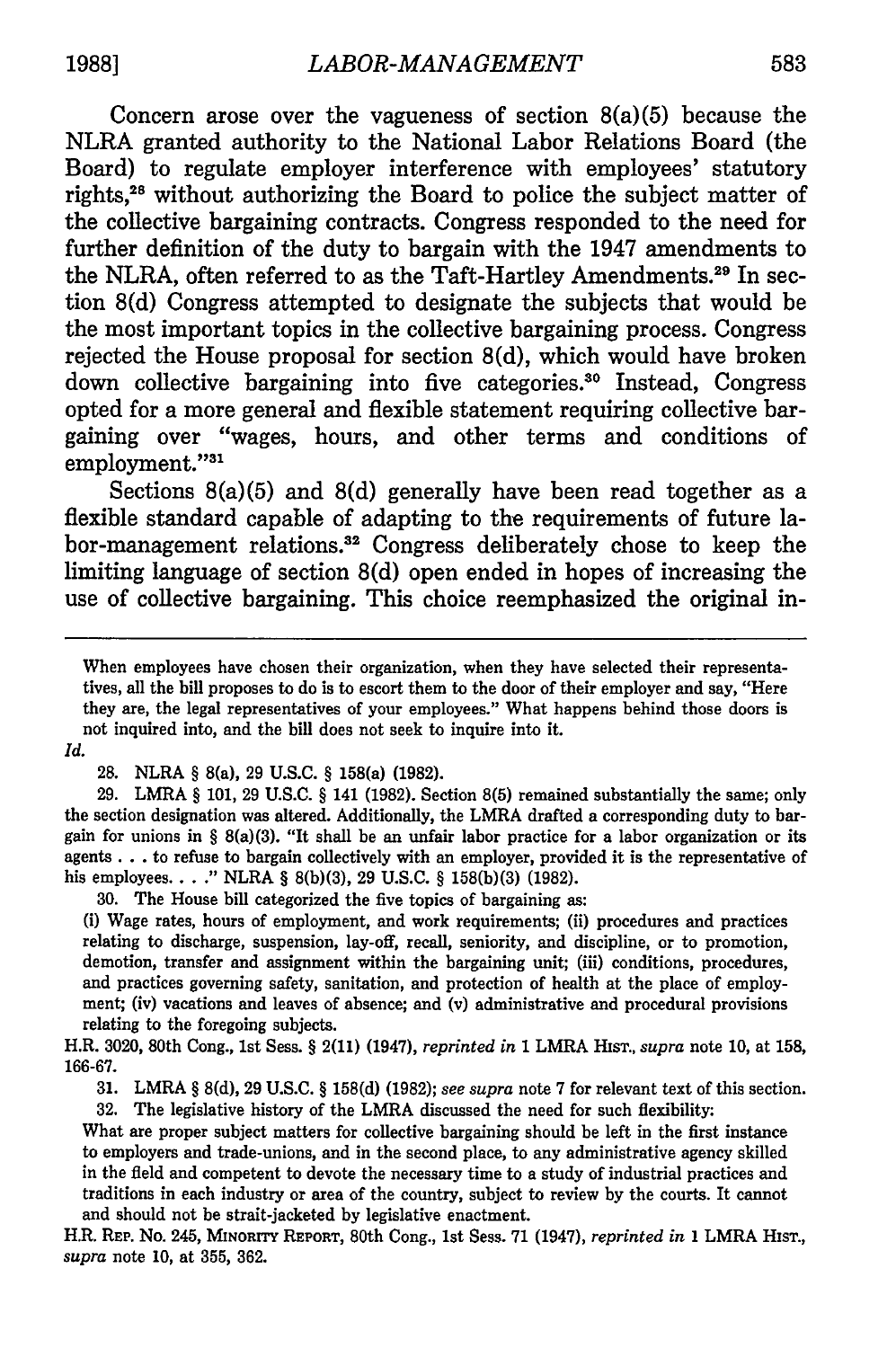tent of the NLRA that all issues of importance to the labor-management relationship be sifted through the mediatory procedures of collective bargaining.

Commentators have noted the difficulty in identifying and articulating the objectives of the NLRA.<sup>33</sup> A pervasive theme throughout the Act, however, is the congressional desire to promote a peaceful industrial democracy, which supports "actual liberty of contract,"<sup>34</sup> by narrowing the inequality of bargaining power between employers and their workers.<sup>35</sup> Encouraging labor and management to bargain about those issues which in turn will bolster the economy, serves the public interest. From a policy standpoint, therefore, the phrase "other terms and conditions of employment" must be intended to promote affirmative bargaining behavior, not to limit the scope of the bargaining itself. Restricting the subjects discussed at the bargaining table, before determining whether those subjects legitimately affect the employer-employee relationship, does not encourage industrial democracy. Indeed, limiting the negotiable subjects to those which do not necessitate employer discretion runs counter to the NLRA's stated purpose of maintaining industrial peace **by** providing employees with a detailed system of collective bargaining for the purpose of enhancing their status in the workplace.<sup>36</sup> Restrictions on bargaining turn the desired flexible standard into "an

1. Industrial Peace: By encouraging collective bargaining, the Act aimed to subdue "strikes and other forms of industrial strife or unrest," because industrial warfare interfered with interstate commerce; that is, it was unhealthy in a business economy....

2. Collective Bargaining: The Act sought to enhance collective bargaining for its own sake because of its presumed "mediating" or "therapeutic" impact on industrial conflict.

3. Bargaining Power: The Act aimed to promote "actual liberty of contract" by redressing the unequal balance of bargaining power between employers and employees.

36. Note, *supra* note 33, at 301.

**<sup>33.</sup>** Kare, *supra* note 19, at 281. *See generally* Friedman, *supra* note 22; George, *To Bargain or Not to Bargain: A New Chapter in Work Relocation Decisions,* 69 **MINN.** L. REv. 667 (1985); Note, *Enforcing the NLRA: The Need for a Duty to Bargain over Partial Plant Closings,* 60 TEX. L. REv. 279 (1982).

<sup>34.</sup> NLRA § 1, 29 U.S.C. § 151 (1982).

<sup>35.</sup> *See* Kare, *supra* note 19, at 281. The author describes six possible statutory goals:

<sup>4.</sup> Free Choice: The Act was intended to protect the free choice of workers to associate amongst themselves and to select representatives of their own choosing for collective bargaining.

<sup>5.</sup> Underconsumption: The Act was designed to promote economic recovery and to prevent future depressions by increasing the earnings and purchasing power of the workers.

<sup>6.</sup> Industrial Democracy:. **.** . Senator Wagner frequently sounded the industrial democracy theme in ringing notes, and scholars have subsequently seen in collective bargaining "the means of establishing industrial democracy,. **. .** the means of providing for the workers' lives in industry the sense of worth, of freedom, and of participation that democratic government promises them as citizens."

*Id.* at 281-84 (quoting Shulman, *Reason, Contract, and Law in Labor Relations,* 68 HARv. L. REV. 999, 1002 (1955)).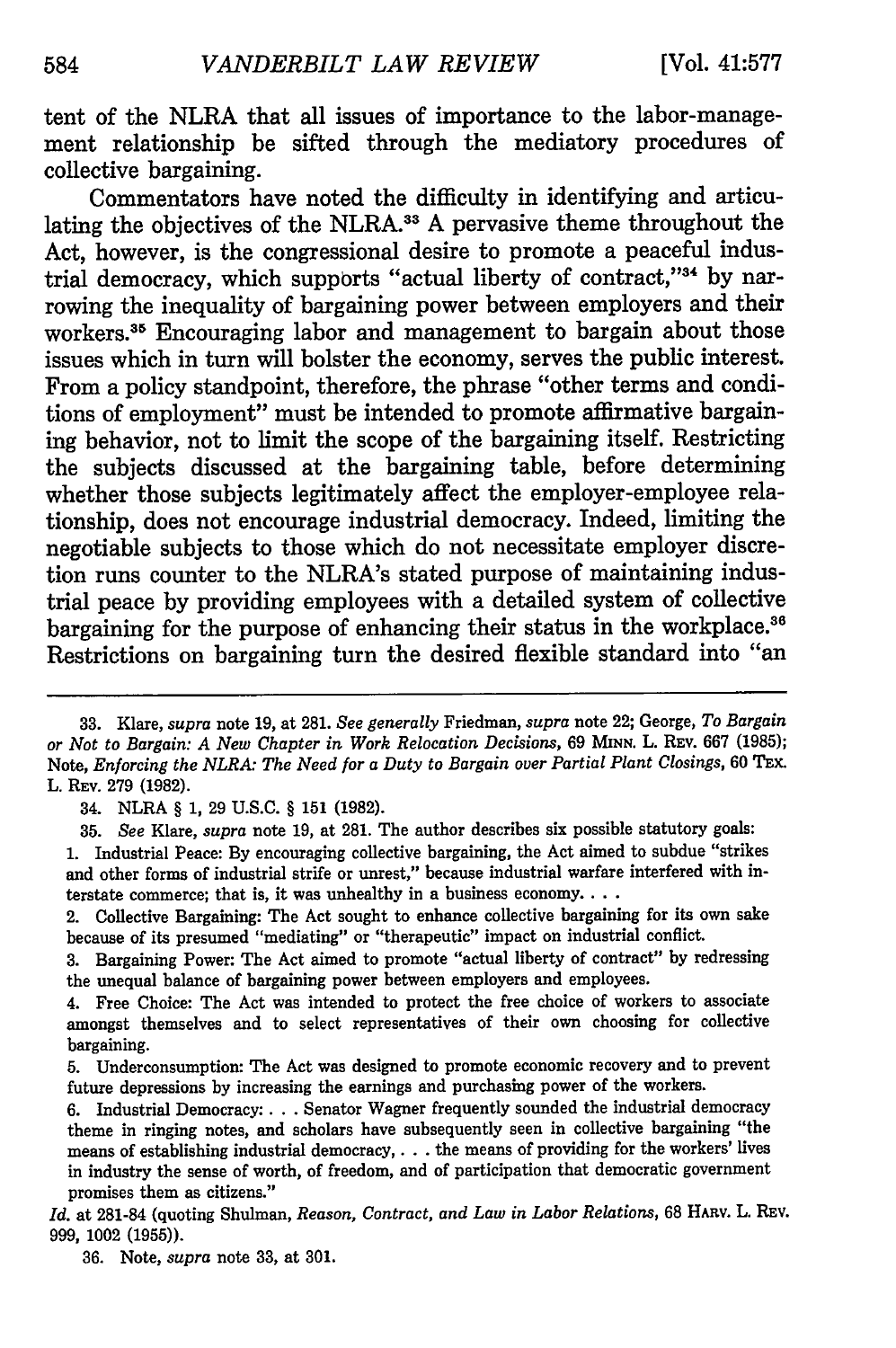economic weapon for the dominant party"<sup>37</sup> and threaten the very existence of our labor policies. As the next section of this Special Project Note demonstrates, the judiciary, in giving some definition to the vagueness of section 8(d)'s "terms and conditions of employment," has fashioned its own scope of collective bargaining which has altered the evolution of labor relations that was envisioned **by** Congress in **1935** and in 1947.

## III. JUDICIAL **LEGISLATION**

Though the NLRA designates the Board-an administrative agency designed to be aware of the changing attitudes of industrial practices-as the regulatory body to monitor the procedures of collective bargaining, the Act does not pronounce that the Board regulate the substantive terms of labor agreements.<sup>38</sup> Congress intended that the Board maintain the framework for discussion while market forces determine who controls the terms and conditions of employment.<sup>39</sup> The laissez-faire view of collective bargaining encapsulated in the NLRA establishes a statutory scheme that affirms and denies the power of the state to compel bargaining, while simultaneously valuing and limiting employee participation in industrial decisionmaking.<sup>40</sup>

## *A.* NLRB v. Wooster Division of Borg-Warner Corp.

In **1958** the Supreme Court responded to the Act's inherent tension in *NLRB v. Wooster Division of Borg-Warner Corp.41* The Board had found specific managerial proposals to be per se violations of the employer's duty to bargain with the certified International Union, United Automobile, Aircraft, and Agricultural Implement Workers of America (International). Specifically, *Borg-Warner* concerned a charge that management had breached its duty to bargain **by** negotiating to im-

*Id.* at 401-02 (footnotes omitted).

39. *Id.* at 408-09 (stating that "Congress provided expressly that the Board should not pass upon the desirability of the substantive terms of labor agreements. Whether a contract should contain a clause fixing standards for such matters as work scheduling **...** is an issue for determination across the bargaining table, not by the Board **..**

**<sup>37.</sup>** Note, *The Spring Has Sprung: The Fate of Plant Relocation as a Mandatory Subject of Bargaining,* 24 **SAN** DIEGo L. REv. 221, 224 **(1987).**

<sup>38.</sup> *See* NLRB v. American Nat'l Ins. Co., 343 U.S. 395 (1952). Chief Justice Vinson pointed out that

<sup>[</sup>t]he National Labor Relations Act is designed to promote industrial peace by encouraging the making of voluntary agreements governing relations between unions and employers. The Act does not compel any agreement whatsoever between employees and employers. Nor does the Act regulate the substantive terms governing wages, hours and working conditions which are incorporated in an agreement.

<sup>40.</sup> Note, *supra* note 15, at 477.

<sup>41. 356</sup> U.S. 342 (1958).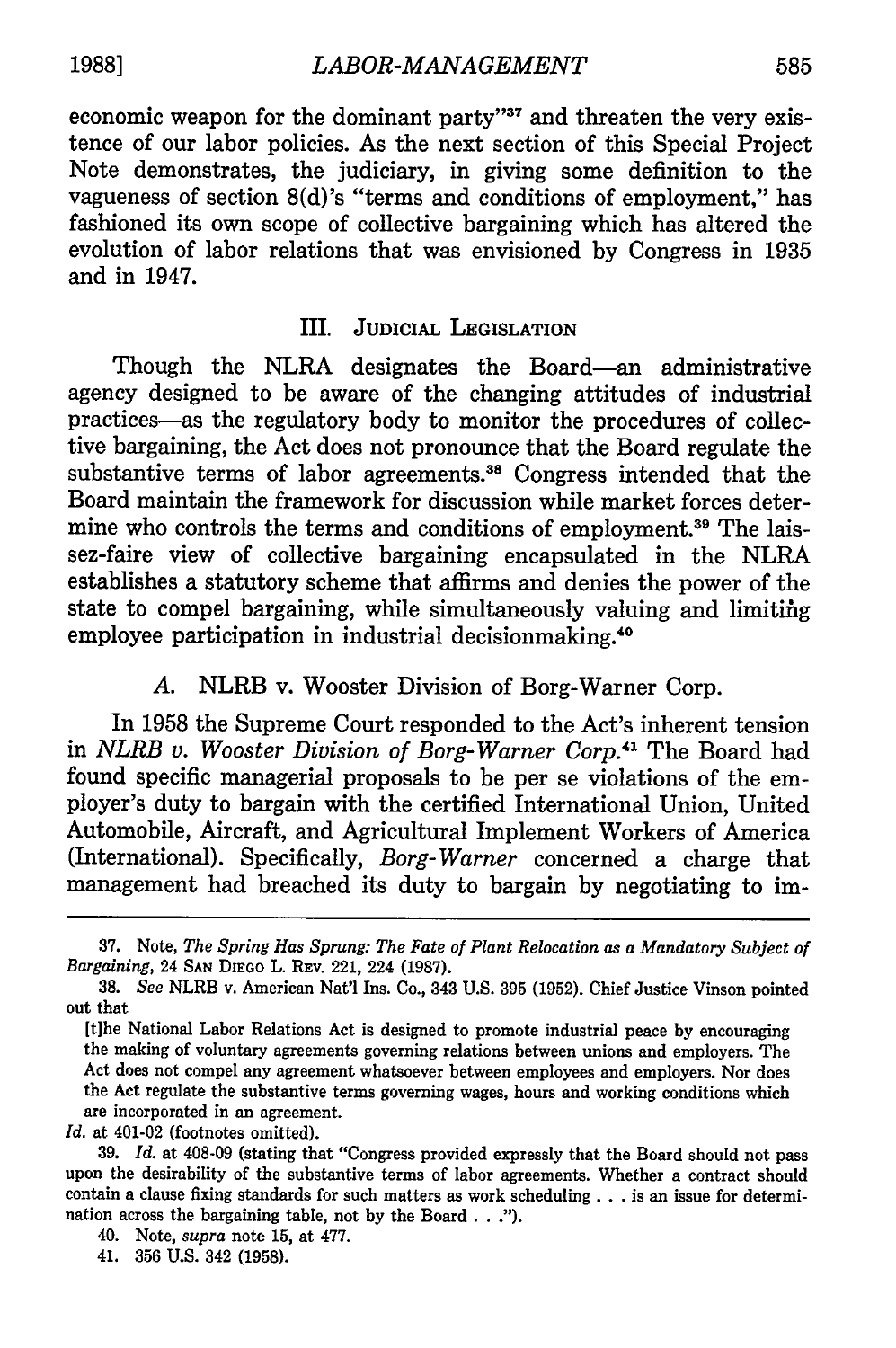passe over two clauses. The first clause required a secret ballot vote of all employees, union and nonunion, on the company's last proposal before the union could strike.<sup>42</sup> The second clause recognized the union's local affiliate instead of International as the bargaining representative.<sup>43</sup> The Court distinguished between subjects specifically addressed by section 8(d) and all other matters by stating that the law allows a party to insist on section 8(d) issues as required subjects of bargaining and does not allow a party to insist on items that fall outside the scope of the resulting mandatory bargaining framework.<sup>44</sup> In affirming the Board's decision, the Court held that while the employer had bargained in good faith over all elements of the contract proposal, the employer's insistence on these nonmandatory issues, items outside of "wages, hours, and other terms and conditions of employment," as preconditions to any agreement upon the mandatory subjects specified in section  $8(d)$  constituted a refusal to bargain.<sup>45</sup> As a practical matter, the Court's approach conditioned the scope of bargaining on the definition given to "mandatory" and "permissive" subjects. More importantly, the Court established a precedent for significant judicial and administrative involvement in determining the subjects discussed in the bargaining process.

Justice Harlan's separate opinion in *Borg-Warner<sup>46</sup>* provides insightful commentary on the potential impact of the majority's approach. Justice Harlan believed the majority's opinion was "incompatible with th $[e]$  basic philosophy of the original labor Act." $47$ He stated that the legislative history of sections  $8(a)(5)$  and  $8(d)$ demonstrated that Congress did not intend the Board to regulate the substantive aspects of the bargaining process, but rather intended to assure the parties to a proposed collective bargaining agreement the

- 44. *Id.* at 349.
- 45. *Id.* Justice Burton reasoned:

The duty [to bargain] is limited to [wages, hours, and other terms and conditions of employment], and within that area neither party is legally obligated to yield. As to other matters, however, each party is free to bargain or not to bargain, and to agree or not to agree.

The company's good faith has met the requirements of the statute as to subjects of mandatory bargaining. But that good faith does not license the employer to refuse to enter into agreements on the ground that they do not include some proposal which is not a mandatory subject of bargaining .... This does not mean that bargaining is to be confined to the statutory subjects. Each of the two controversial clauses is lawful in itself. Each would be enforceable if agreed to by the unions. But it does not follow that, because the company may propose these clauses, it can lawfully insist upon them as a condition to any agreement. *Id.* at 349 (citations and footnote omitted).

46. *Id.* at 351 (Harlan, J., concurring in part, dissenting in part).

47. *Id.*

<sup>42.</sup> *Id.* at 345-46.

<sup>43.</sup> *Id.* at 345.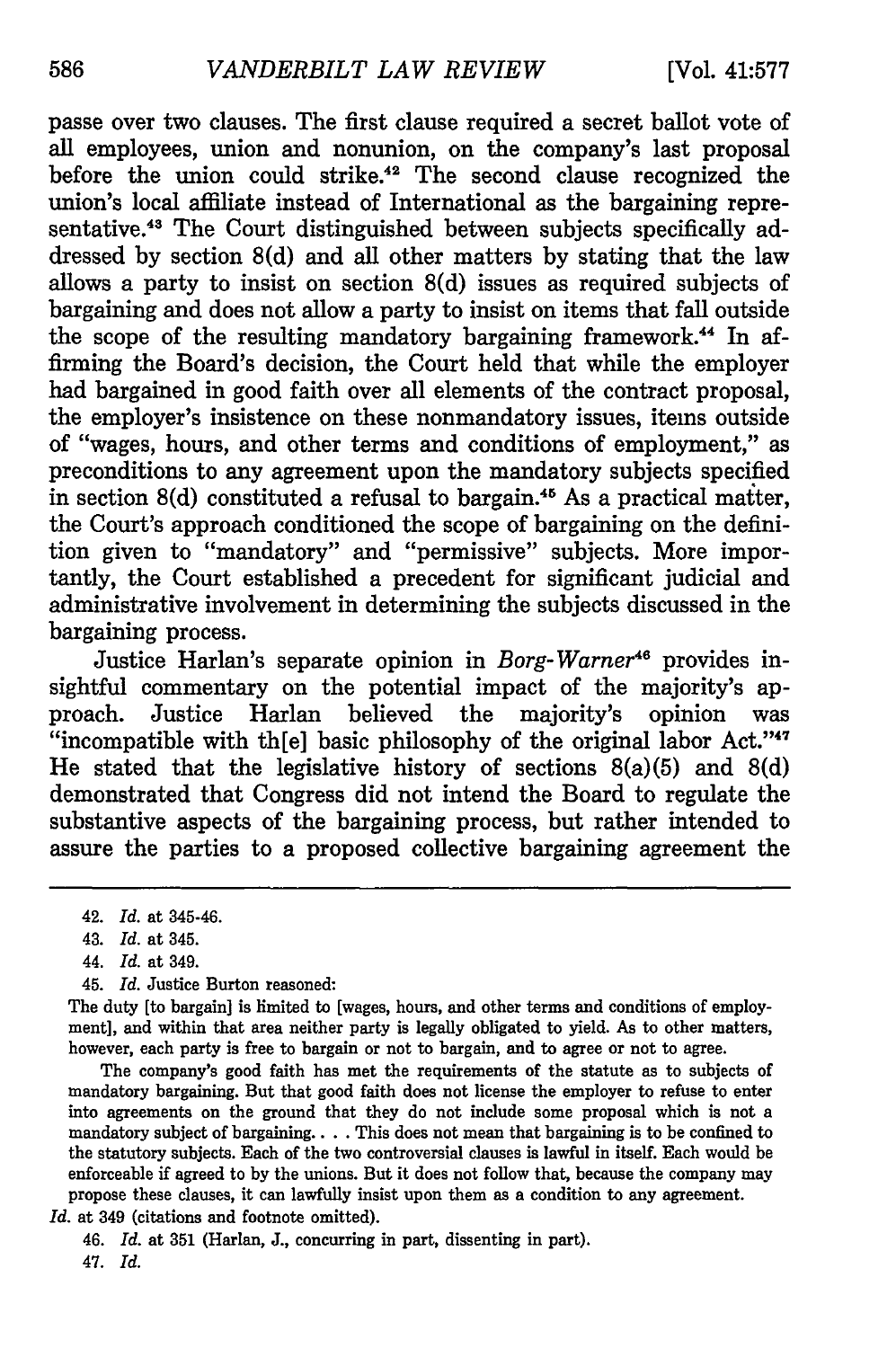greatest degree of freedom in their negotiations.48 The fundamental problem with the majority's opinion, according to Justice Harlan, was that it could impede the development of the collective bargaining system by assuming that section  $8(d)$ 's vague language provides sufficient guidelines for courts to make the mandatory-permissive distinction.49

## *B.* Fibreboard Paper Products Corp. v. NLRB

The Board and courts of appeals applied the *Borg-Warner* majority's approach to many issues in subsequent decisions. Generally, these duty to bargain cases focused on whether the alleged violation of the NLRA was relevant to the terms and conditions of employment.<sup>50</sup> Until the Supreme Court's 1964 decision in *Fibreboard Paper Products Corp. v. NLRB*,<sup>51</sup> the courts gave very little attention to the mandatory-permissive status of employer rights based on ownership or entrepreneurial discretion. At issue in *Fibreboard* was whether an employer's economically motivated decision to subcontract a portion of its maintenance work previously performed by bargaining employees of the company was a mandatory subject of bargaining. Although the employer made the decision solely to reduce labor costs, the Court affirmed the Board's finding of a section  $8(a)(5)$  violation.<sup>52</sup> The Court held that the contracting out of work is "plainly" a condition of employment<sup>53</sup> and acknowledged that issues relating to job security should be mandatory subjects of bargaining in order to promote the NLRA's "fundamental purpose" of encouraging peaceful settlement of industrial disputes.<sup>54</sup> Despite having liberally endorsed a broad construction of the duty to bargain, the Court made a deliberate effort to limit its decision to the

*Id.* at 210.

<sup>48.</sup> *Id.* at 356.

<sup>49.</sup> *Id.* at 359; *see also* Friedman, *supra* note 22, at 240-43.

<sup>50.</sup> *See, e.g.,* NLRB v. Independent Stave Co., 591 F.2d 443 (8th Cir.) (concluding that griev- ance procedures are a mandatory subject of bargaining), *cert. denied,* 444 U.S. 829 (1979); United Elec. Workers v. NLRB, 409 F.2d 150, 156-57 (D.C. Cir. 1969) (deciding that arbitrations are a mandatory subject of bargaining); Gallenkamp Stores Co. v. NLRB, 402 F.2d 525 (9th Cir. 1968) (holding that workloads are a mandatory subject of bargaining); NLRB v. Gulf Power Co., 384 F.2d 822 (5th Cir. 1967) (finding that plant safety is a mandatory subject of bargaining); NLRB v. Frontier Homes Corp., 371 F.2d 974 (8th Cir. 1967) (ruling that layoffs are a mandatory subject of bargaining).

<sup>51. 379</sup> U.S. 203 (1964).

<sup>52.</sup> *Id.* at 209.

**<sup>53.</sup>** *Id.* at 210.

<sup>54.</sup> *Id.* at 210-11. The Court stated:

A stipulation with respect to the contracting out of work performed by members of the bargaining unit might appropriately be called a "condition of employment." The words even<br>more plainly cover termination of employment which, as the facts of this case indicate, neces-<br>sarily results from the contracting out gaining unit.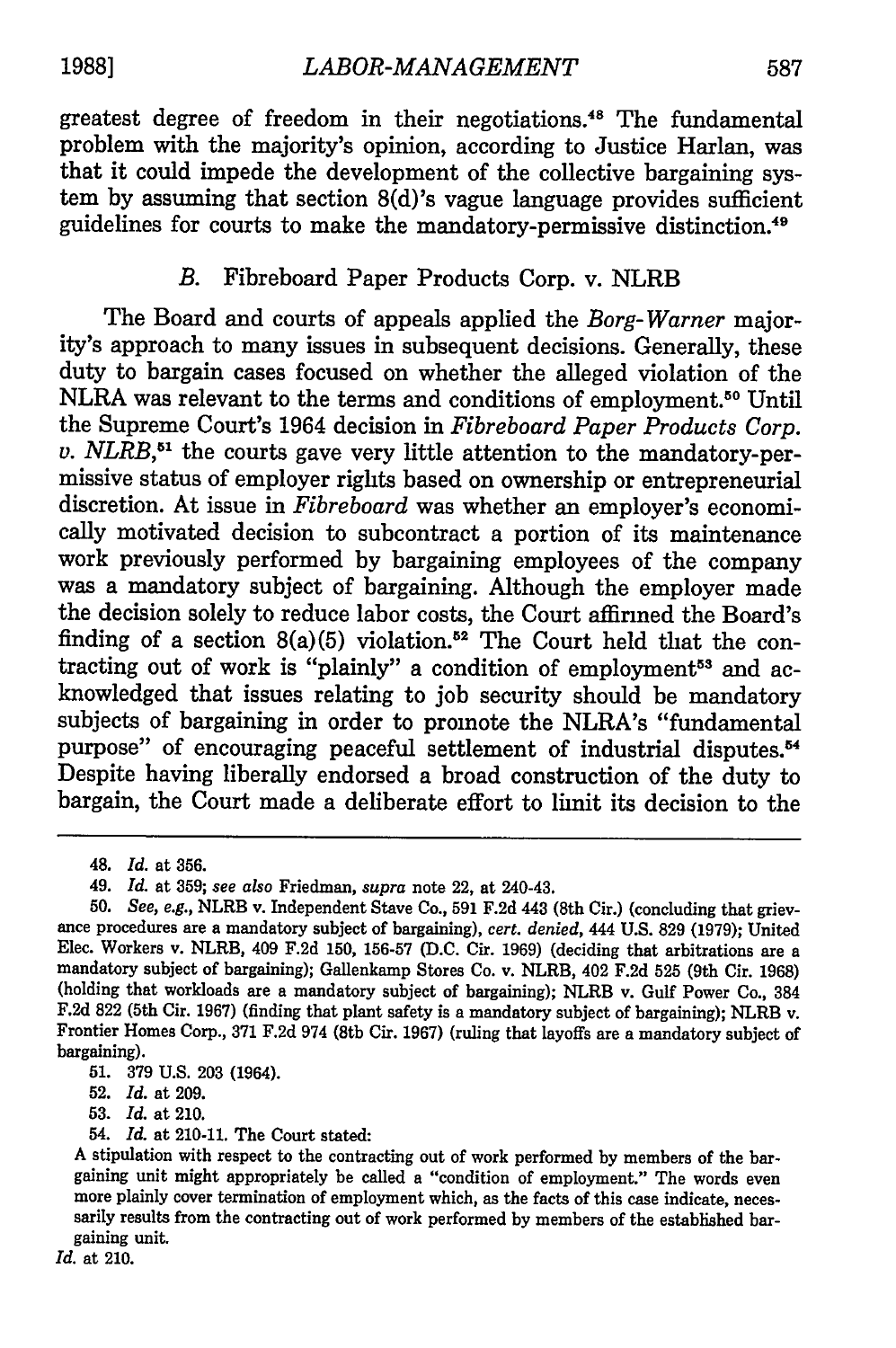specific type of contracting involved in *Fibreboard* in which an employer replaced its own set of employees with another set to perform identical tasks under similar conditions of employment.<sup>55</sup> Additionally, the Court stated that the holding would have been different had the employer's decision involved a major capital investment or change in basic operations.56 Thus, the majority opinion's definitional approach-simply saying that subcontracting is a condition of employment because employees' jobs may be lost-did not offer much guidance for distinguishing between mandatory and permissive subjects in cases involving other types of economically motivated business decisions.<sup>57</sup>

Disturbed **by** the breadth of the majority opinion, Justice Stewart wrote an influential concurrence that sought to define the limits of the *Fibreboard* decision.58 Justice Stewart clearly believed that management's decisions "which lie at the core of entrepreneurial control" ought to be protected **by** limitations on the employer's duty to bargain.5e Under Justice Stewart's analysis, managerial decisions that have a direct impact on employees' working conditions but are "fundamental to the basic direction of the corporate enterprise" are excluded from the mandatory-permissive distinction.<sup>60</sup>

### *C.* First National Maintenance Corp. v. NLRB

While admitting in a footnote<sup>61</sup> in *Fibreboard* that the framers of the original NLRA might not have intended the courts to get involved

59. *Id.* at 223. Justice Stewart stated:

Many decisions made by management affect the **job** security of employees. Decisions concerning the volume and kind of advertising expenditures... may bear upon the security of the workers' jobs. Yet it is hardly conceivable that such decisions so involve "conditions of employment" that they must be negotiated with the employees' bargaining representative.... Nothing the Court holds today should be understood as imposing a duty to bargain collectively regarding such *managerial* decisions, which **lie** at the *core of entrepreneurial control.* Decisions concerning the commitment of investment capital and the basic scope of the enterprise are not in themselves primarily about conditions of employment, though the effect of the decision may be necessarily to terminate employment.

*Id.* (emphasis added).

**60.** *Id.* Justice Stewart's analysis may be summarized by the following passage:

If, as I think clear, the purpose of § 8(d) is to describe a limited area subject to the duty of collective bargaining, those management decisions which are fundamental to the basic direction of a corporate enterprise or which impinge only indirectly upon employment security should be excluded from that area.

*Id.; see also* George, *supra* note 33, at 678 (dividing management decisions in Justice Stewart's concurrence into three categories).

61. *Fibreboard,* 379 U.S. at 219 n.2 (Stewart, J., concurring).

<sup>55.</sup> *Id.* at 215.

<sup>56.</sup> Id. at 213.

<sup>57.</sup> *See* George, *supra* note 33, at 676.

<sup>58.</sup> *Fibreboard,* 379 U.S. at 217 (Stewart, J., concurring).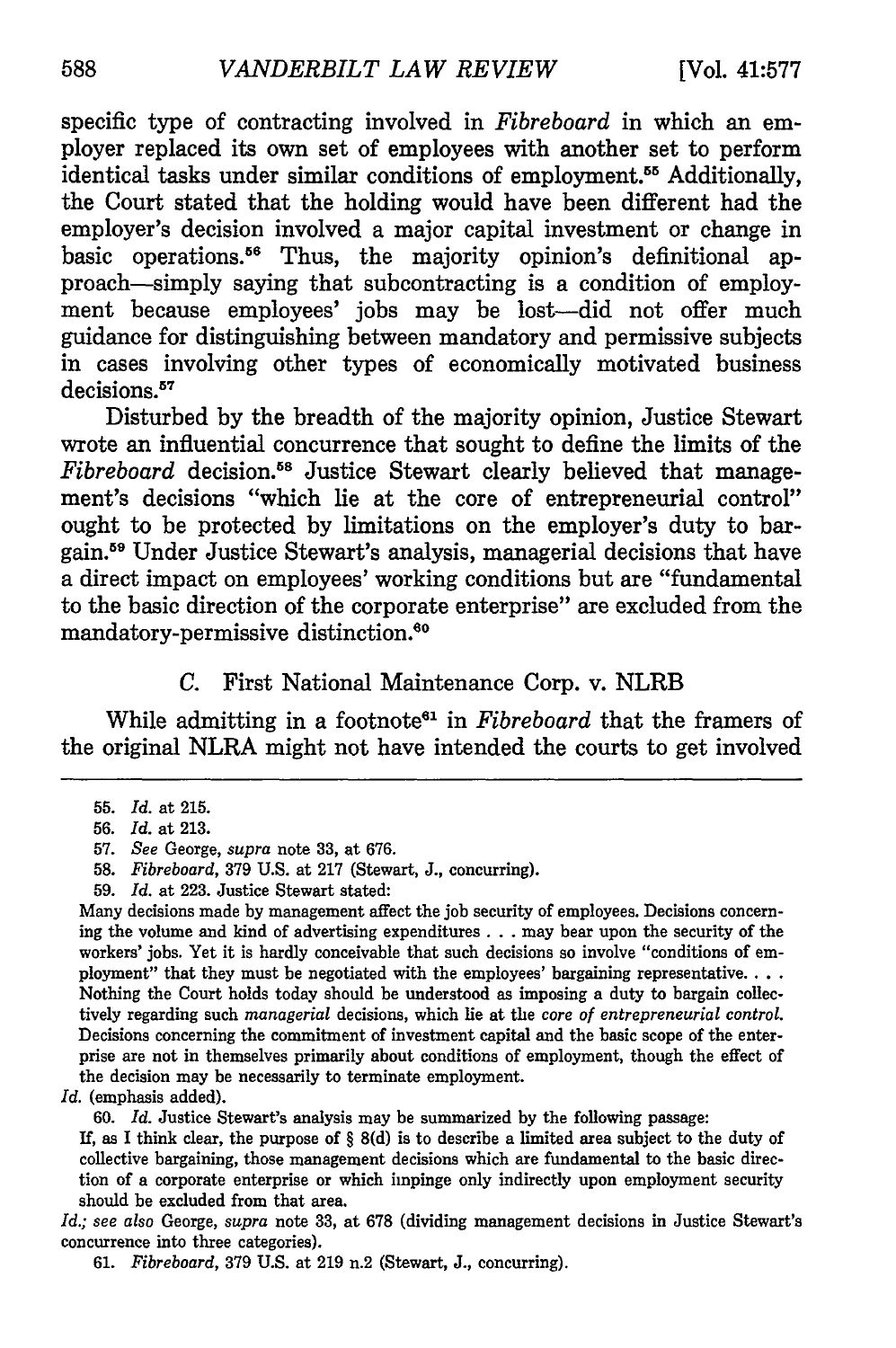in defining the duty to bargain, Justice Stewart mused that this view could no longer prevail because too many decisions were based on a contrary assumption.<sup>62</sup> Carrying on this tradition of judicial legislation, the Supreme Court in 1981 espoused the modern judicial view of the limits of mandatory bargaining in *First National Maintenance Corp. v. NLRB.6 <sup>3</sup>*At issue in *First National Maintenance* was an employer's duty to bargain over its decision to terminate part of its business for economic reasons.<sup>64</sup> First National Maintenance (FNM) provided housekeeping and maintenance services to commercial customers in exchange for labor costs plus a set fee. One of its customers was Greenpark Care Center, a nursing home, for whom FNM had thirty-five employees providing maintenance. As a result of a financial dispute between Greenpark and FNM,<sup>65</sup> the maintenance services were terminated and the thirty-five FNM employees were laid off. A newly elected union,<sup>66</sup> representing the terminated employees, charged FNM with violating sections  $8(d)$  and  $8(a)(5)$  for refusing to bargain in good faith about the partial closure decision.<sup>67</sup> Both the administrative law judge and the Board found FNM guilty of an unfair labor practice.<sup>68</sup>

In reversing the Board's holding, the Supreme Court did not defer to the Board's interpretation of the scope of section  $8(d)$ .<sup>69</sup> The majority opinion adopted Justice Stewart's analysis in *Fibreboard* as a foundation for constructing a restrictive view of mandatory bargaining, moving further away from merely construing the relevancy of the subject in question to the "terms and conditions of employment." *First National Maintenance,* according to the majority, concerned a decision based solely on the profitability of a contract without regard to continued employment.<sup>70</sup> In order to determine the employer's bargaining obligation concerning these types of decisions, the Court applied a

65. *First Nat'l Maintenance,* 452 U.S. at 669.

66. *Id.* The union won an election on March 31, 1977, and attempted to engage in negotiations with FNM on July 12. *Id.*

67. *Id.* at 670.

**68.** 242 N.L.R.B. 462 (1979), *enforced,* 627 F.2d 596 (2d Cir. 1980), *rev'd,* 452 U.S. 666 (1981).

**69.** Two years prior to *First National Maintenance,* the Court discussed at length, in Ford Motor Co. v. NLRB, 441 **U.S. 488 (1979),** the "considerable deference" due the Board under the NLRA in its determination of mandatory bargaining subjects. *Id.* at **495-98.**

**70.** *First Nat'l Maintenance,* 452 **U.S.** at **677.** The majority characterized the case as involving a "management decision **...** that had a direct impact on employment, since jobs were inexora**bly** eliminated **by** the termination, but had as its focus only the economic profitability of the contract with Greenpark, a concern **...** wholly apart from the employment relationship." *Id.*

<sup>62.</sup> *Id.; see* Friedman, *supra* note 22, at 251.

<sup>63. 452</sup> U.S. 666 (1981).

<sup>64.</sup> Cf. Textile Workers' Union v. Darlington Mfg. Co., 380 U.S. 263, 268 (1965) (stating that "so far as the Labor Relations Act is concerned, an employer has the absolute right to terminate his entire business for any reason he pleases, but... [not] to close part of a business no matter what the reason").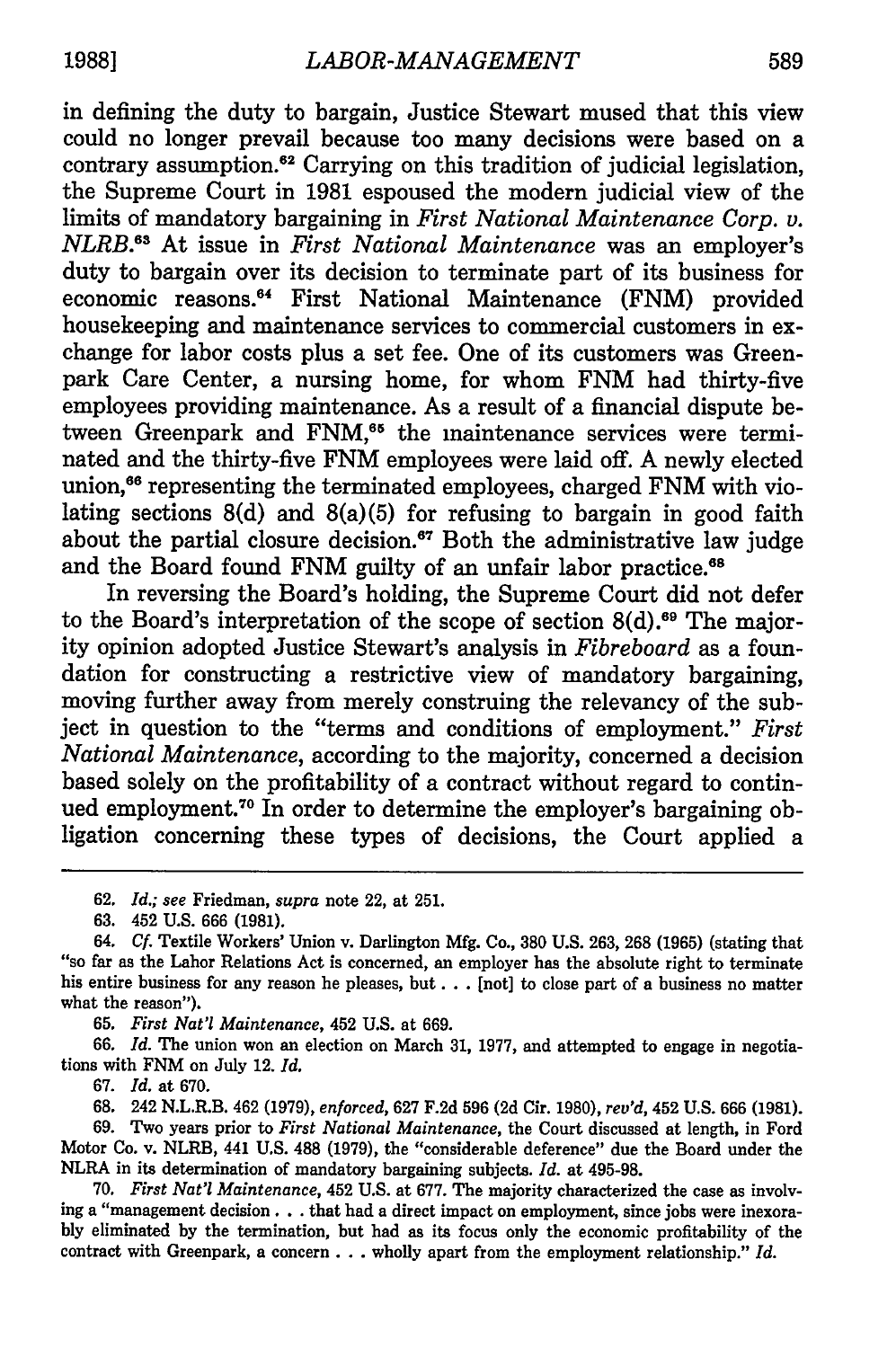balancing approach whereby bargaining over a subject is mandatory only if the benefits for labor-management relations outweigh the employer's need to make decisions freely.<sup>71</sup> The Court focused on the union's lack of control over the disputed fee for maintenance services. Balancing the opposing interests, the Court determined that an employer's need for unencumbered decisionmaking over whether to close down a portion of the business for economic reasons outweighed any benefits from union participation in the decision.<sup>72</sup> This conclusion was based on the speculative belief that had the union met with management, the union would not have been able to offer concessions that Greenpark had a duty to consider. 73 Such negotiations **by** the union only would have delayed the inevitable loss of jobs.<sup>74</sup> Therefore, the Court reasoned that collective bargaining over a partial closure decision was of little value when compared to an employer's prerogative in entrepreneurial decisionmaking. The Court, in essence, created a per se rule against requiring bargaining in this situation.75

71. *Id.* at 679. The Court explained:

[I]n view of an employer's need for unencumbered decisionmaking, bargaining over management decisions that have a substantial impact on the continued availability of employment should be required only if the benefit, for labor-management relations and the collectivebargaining process, outweighs the burden placed on the conduct of the business.

*Id.*

**72.** *Id.* at 686. The Court held that "the harm likely to be done to an employer's need to operate freely in deciding whether to shut down part of its business purely of economic reasons outweighs the incremental benefit that might be gained through the union's participation in making the decision." *Id.* (footnote omitted).

**73.** *Id.* at **687-88.**

74. *Id.* at 681.

**75.** The Court in *First National Maintenance* focused on whether labor had a statutory right to bargain with management over the *decision* to close operations in part. Generally, the employer must bargain with its employees about the *effects* of this decision on employee benefits. Effects bargaining usually is required when a managerial decision could have an adverse impact on employees' job security. Thus, any management action that may result in layoffs will call for bargaining over the "effects" of the decision, even though the decision itself does not have to be subjected to the bargaining process. *Id.* at **681-82;** *see, e.g.,* Fraser & Johnston Co., **189** N.L.R.B. 142 (1971), *enforced,* 469 **F.2d** 1259 (9th Cir. 1972).

Additionally, *First National Maintenance* settled a split in the circuits over the bargaining obligation of partial closing decisions. Several circuits had found that partial closures were purely part of the entrepreneurial decisionmaking process. *See, e.g.,* Royal Typewriter Co. v. NLRB, **533** F.2d 1030, **1039** (8th Cir. **1976)** (dicta); NLRB v. Thompson Transp. Co., 406 F.2d **698, 703** (10th Cir. **1969);** NLRB v. Transmarine Navigation Corp., **380 F.2d 933, 939** (9th Cir. **1967);** NLRB v. Adams Dairy, 350 F.2d 108, **113** (8th Cir. 1965), *cert. denied,* **382** U.S. 1011 (1966). Other circuits had maintained a rebuttable presumption that a partial closure required bargaining. *See,* e.g., **ABC** Trans-National Transp., Inc. v. NLRB, 642 F.2d **675 (2d** Cir. **1981);** Equitable Gas Co. v. NLRB, **637** F.2d **980** (3d Cir. **1981);** Brockway Motor Trucks, Div. of Mack Trucks, Inc. v. NLRB, **582** F.2d **720** (3d Cir. 1978).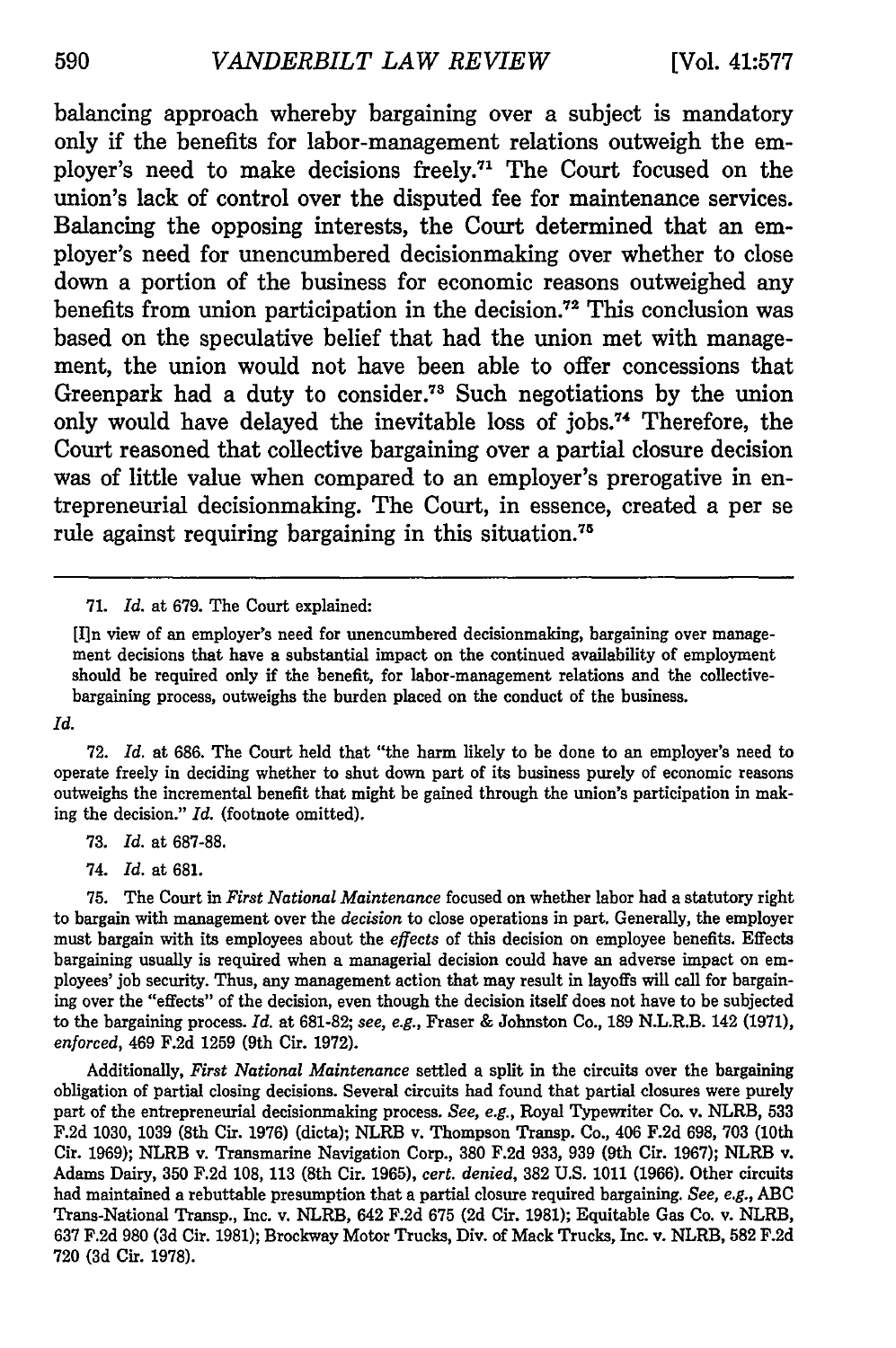#### *D. After* First National Maintenance

The Supreme Court carefully restricted its holding in *First National Maintenance* to economically motivated partial closure decisions, and expressly declined to apply its conclusions to other decisions such as plant relocations."6 The Court has yet to deal directly with the issue of plant relocations. **A** line of Board decisions since *First National Maintenance,* however, has relied on its narrow holding to authorize mandatory bargaining regarding relocation decisions without applying the *First National Maintenance* balancing test." In 1984 the Board departed from this line of decisions in *Otis Elevator*  $II^{78}$  by attempting to apply the *First National Maintenance* balancing test. *Otis Elevator* **H** concerned an employer's decision to replace outmoded equipment and duplicative work **by** consolidating facilities. The Board reasoned that Otis Elevator's decision to relocate did not require mandatory bargaining because the employer's decision was not based on an attempt to reduce labor costs and did not invoke section 8(d).<sup>79</sup> The Board suggested that a management decision could be viewed as either a change in the nature of the business, and therefore purely economic, or as a decision based solely on labor costs. For bargaining to be required under this approach, labor costs must be the sole consideration in the management decision.80 While the Board stated that the *First National Maintenance* test would apply to Otis Elevator's decision, on balance, Otis Elevator's relocation decision was purely economic and, thus, was not the type of business decision that must be negotiated under the

**78. 269** N.L.R.B. **891** (1984).

**79.** *Id.* at **892-93.** "Whatever the merits of the [relocation] decision, so long as it does not turn on labor costs, Sec. **8(d)** of the Act does not apply." *Id.* at **892** n.3.

**<sup>76.</sup>** *First Nat'l Maintenance,* 452 **U.S.** at **686** n.22 (stating that **"[i]n** this opinion we of course intimate no view as to other types of management decisions, such as plant relocations, sales, other kinds of subcontracting, automation, etc., which are to be considered on their particular facts").

**<sup>77.</sup>** *See* Bob's Big Boy Family Restaurants, 264 N.L.R.B. **1369 (1982)** (concluding that the employer unlawfully refused to bargain about its decision to shut down a shrimp processing operation and contract out that work to another company); Carbonex Coal Co., **262** N.L.R.B. **1306 (1982)** (holding that an employer unlawfully failed to bargain about its decision to transfer unit work); Whitehall Packing Co., **257** N.L.R.B. **193 (1981)** (finding that an employer unlawfully failed to bargain with the union concerning its decision to relocate work to an "alter ego" company); *see* also George, *supra* note **33,** at **681-82.**

**<sup>80.</sup>** *Id.* at **892-93** (holding that "[tihe critical factor to a determination whether the decision is subject to mandatory bargaining is the essence of the decision itself, i.e., whether it turns upon a change in the nature or direction of the business, or turns upon labor costs; *not* its effect on employees nor a union's ability to offer alternatives" (emphasis in original)). The Board's analysis seems to provide only minimal guidance because many management decisions may legitimately involve both a fundamental change in the business and labor cost concerns. For further application of the *Otis Elevator II* analysis, see Columbia City Freight Lines, Inc., **271** N.L.R.B. 12 (1984). *See* also George, *supra* note **33,** at **681-95.**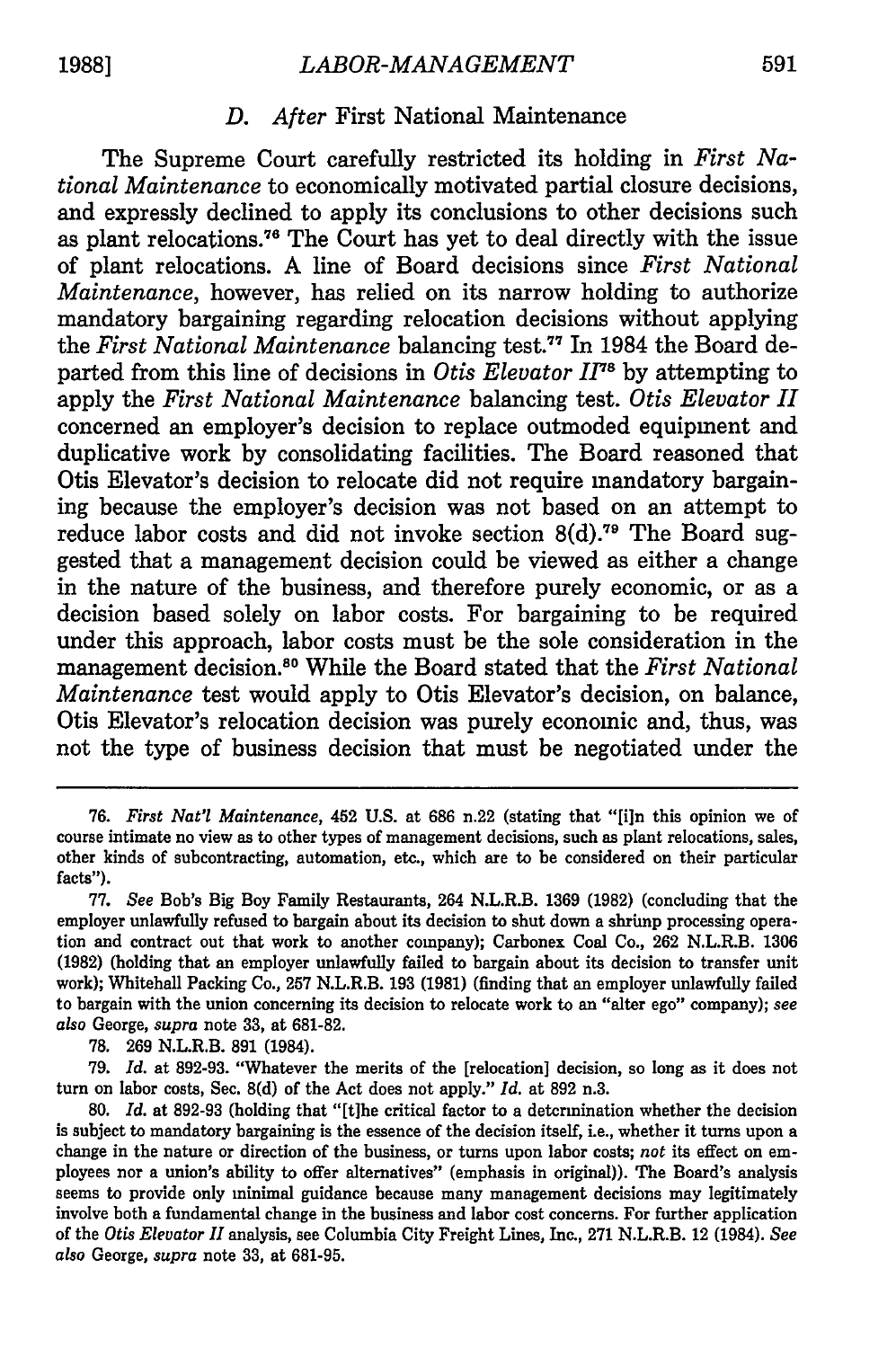NLRA.<sup>81</sup> More recently, in the *Milwaukee Spring* decisions,<sup>82</sup> the Board ignored the mandatory-permissive distinction altogether, preferring instead to focus on the parties' failure to utilize the arbitration remedies provided for in their contract.<sup>83</sup> These recent cases illustrate that since the inception of the *First National Maintenance* test, the Board has yet to balance the benefits to labor-management relations with an employer's need for unencumbered decisionmaking on a caseby-case basis. The following section compares managerial and labor interests within various negotiating frameworks to ascertain whether collective bargaining, as conceived by the framers of the NLRA and as perceived by the Supreme Court, actually can balance the inequality of bargaining power inherent in private enterprise and broaden the scope of employee participation in business decisions.

### IV. COMPARING THE ALTERNATIVES

The Court in *First National Maintenance* assumed that little could be gained from collective bargaining, in terms of enhancing the labor-management relationship, when an employer is contemplating shutting down part of its operations for economic reasons. As Justice Brennan argued in dissent,<sup>84</sup> the Court's analysis may be criticized further for balancing entrepreneurial freedom against a process, labormanagement relations, rather than against a genuine employee interest in workplace management.<sup>85</sup> For this reason, judges possess broad discretion in determining which subjects are core entrepreneurial decisions and which subjects are permissive items of bargaining. The mandatorypermissive distinction, initially elaborated to encourage bargaining,<sup>86</sup> now serves as a means of restricting collective negotiation because the flexibility of the phrase "terms and conditions of employment" hardens as the list of permissive issues grows.

The desire to protect an employer's incidents of ownership, as well as to promote an economically healthy industrial environment, has molded the framework for determining the status of bargaining subjects within the compelled negotiation process into a set of per se rules rather than a balancing test. The Saturn project represents an attempt

<sup>81. 269</sup> N.L.R.B. at 892-93.

<sup>82.</sup> United Auto Workers v. NLRB, 765 F.2d 175 (D.C. Cir. 1985); Milwaukee Spring II, 268 N.L.R.B. 601 (1984); Milwaukee Spring I, 265 N.L.R.B. 206 (1982).

<sup>83.</sup> Note, *supra* note 37, at 230-37.

<sup>84.</sup> *First Nat'l Maintenance,* 452 **U.S.** at 689 (Brennan, **J.,** dissenting). Justice Brennan wrote: "I cannot agree with this test, because it takes into account only the interests of *management;* it fails to consider the legitimate employment interests of the workers and their union." *Id.* (emphasis in original).

<sup>85.</sup> Friedman, *supra* note 22, at 259.

<sup>86.</sup> *See supra* note 45 and accompanying text.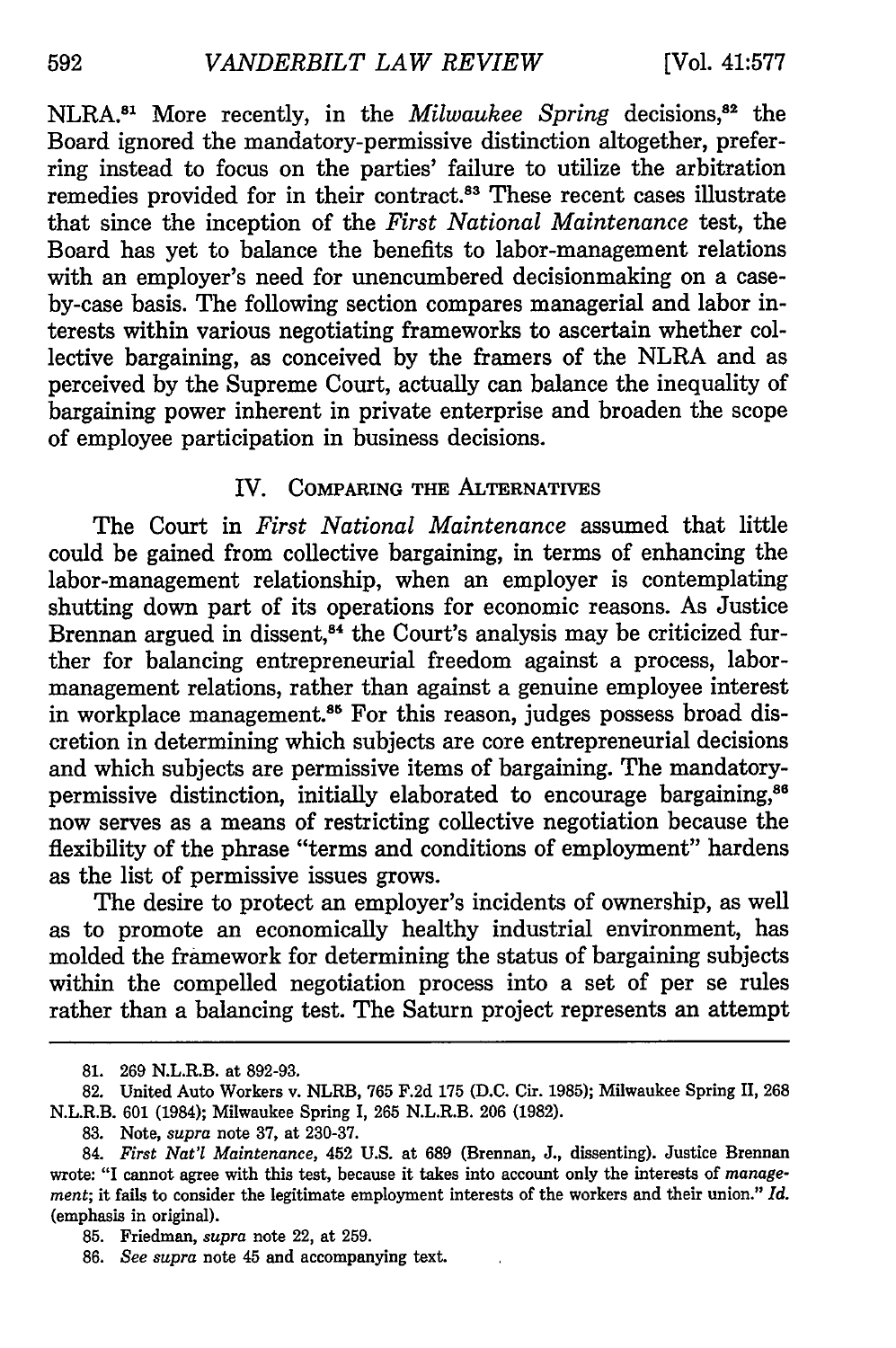by both General Motors and the UAW to resist categorizing various subjects of bargaining in order to capitalize on the ability of employees to participate affirmatively in workplace decisions. Thus, the cooperative effort to organize the Saturn project abandons the traditional adversarial attitudes by ignoring the mandatory-permissive distinction in hopes of preserving the flexibility necessary to allow the labor-management relationship to adapt to the specific needs of the subcompact car market. Such an agreement forces a reevaluation of existing labor policy by questioning whether the present legal framework, constructed with acknowledged deference towards the preservation of core entrepreneurial decisions, can provide gnidance in the future.

To illustrate why the Saturn agreement has been characterized as "the longest step yet taken [by management] toward full partnership with labor in every phase of planning and production,"<sup>87</sup> this Special Project Note will analyze a hypothetical situation under three different collective bargaining frameworks. These frameworks are: (1) a hyperbolic scheme in which all permissive bargaining subjects are mandatory; (2) the current balancing test as elaborated by the Supreme Court in *First National Maintenance;* and (3) a labor-management cooperative venture. The hypothetical concerns Company Z, a large domestic producer of goods for an international market. Company Z believes that, to maximize its competitiveness, it must shut down one of its many facilities and move the facility's machinery to another plant operating in a state with lower labor costs. The proposed closure of the company's facility will result in layoffs of many employees represented by a union.<sup>88</sup>

## *A. Mandatory Bargaining*

By eliminating the mandatory-permissive distinction, Company Z's business decision to relocate its facility in order to enhance profitability would be, by definition, a mandatory subject of bargaining. This decision, as well as any other managerial judgments, would have to be negotiated through concessions-type bargaining until an impasse occurs. The lack of restrictions placed on bargainable subjects makes collective bargaining a vehicle by which employees may play a truly active role in

<sup>87.</sup> Schlossberg & Fetter, *supra* note 3, at 602 (quoting Raskin, *A Sour Note in Industry's New Harmony,* N.Y. Times, Feb. 10, 1986, at A23, col. 1).

**<sup>88.</sup>** The Board recently faced a similar factual scenario in the *Milwaukee Spring* cases. *See supra* note 82. By using a contract modification analysis, the Board avoided determining whether the relocation of work from a unionized facility and the reassignment of work to nonbargaining unit employees within the same facility is a mandatory subject of bargaining. For further comparative analysis based upon this hypothetical example, see Note, *Worker Participation: Industrial Democracy and Management Prerogative in the Federal Republic of Germany, Sweden and the United States,* 8 **HASTINGS INT'L** & CoMP. L. REv. 93, 133 (1984). *See generally infra* Special Project Note, *Comparative Analysis.*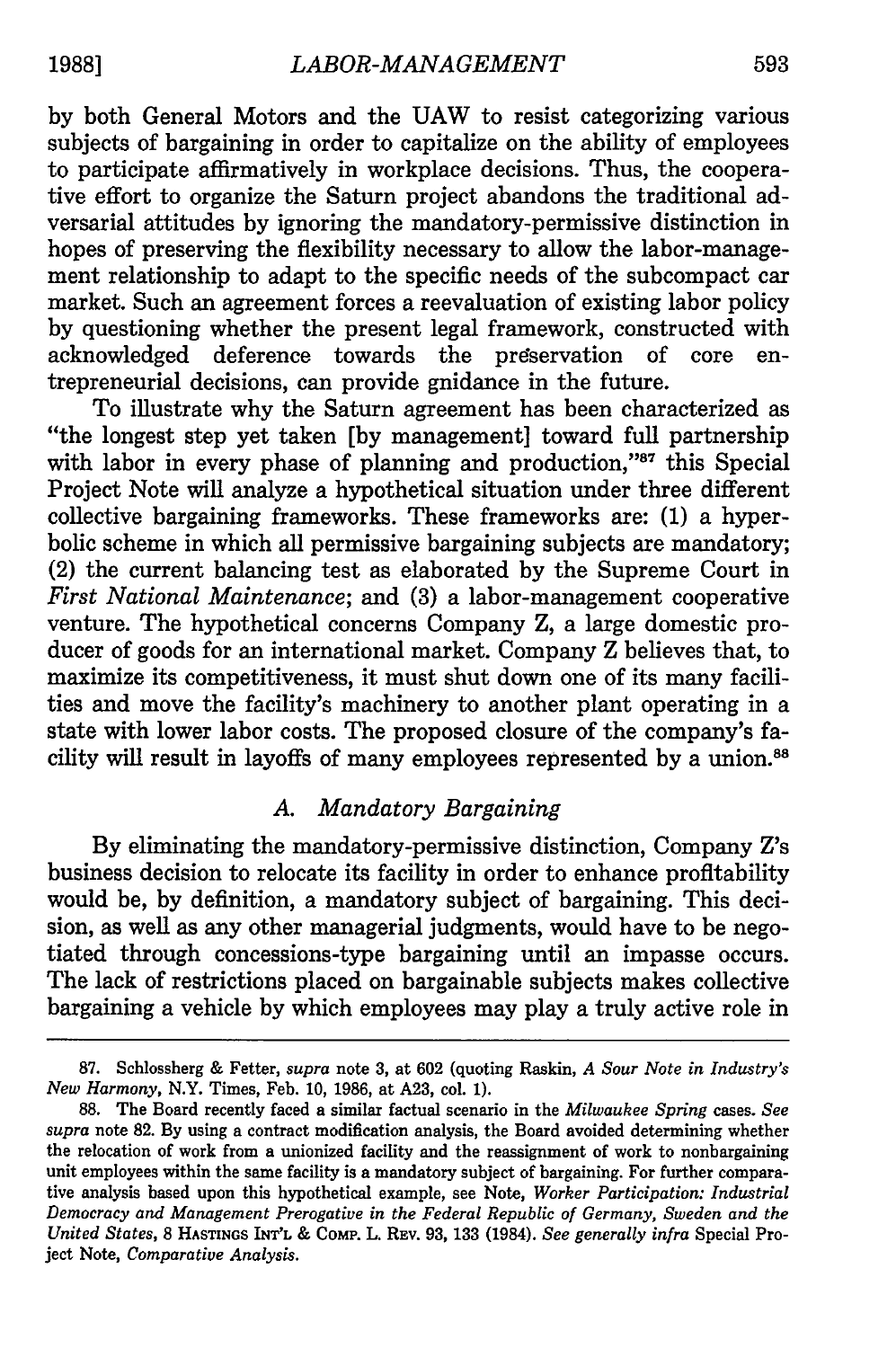determining workplace conditions. The question remains, however, whether a mandatory scheme actually would encourage bargaining.

Widening the scope of bargaining to subject all issues to negotiation directly contradicts the philosophical position of the Supreme Court. By creating a framework in which both labor and management are compelled to come to the bargaining table prepared not only to discuss but also to negotiate every issue, collective bargaining, as a means of ameliorating industrial differences, becomes the focus of attention-and is pushed to its limits as a result.<sup>89</sup> One positive aspect of this situation is that instead of resolving issues surrounding the mandatory-permissive distinction through litigation, management and labor could use their respective bargaining powers to gain concessions from each other on various items of importance.<sup>90</sup> Opening up the channels of communication also would allow for a more honest sharing of information and options, and perhaps lead to a truer presentation of both sides' demands. Society as a whole would benefit from an increase in worker participation in the operation of the workplace because the resulting, more democratic industrial relationship would encourage a more productive negotiation process.<sup>91</sup>

A number of potential problems, however, are associated with a bargaining framework which dictates that every item is a mandatory subject of bargaining. Because each side is able to wield its respective economic influences<sup>92</sup> over a broader range of issues, bargaining could become more complex and more time consuming.<sup>93</sup> Also, management or the union may attempt to undermine the other's integrity by insisting on concessions that negate the other's traditional functions. Overall, the enterprise itself could suffer the most because of management's inability to make quick entrepreneurial decisions.<sup>94</sup>

Applying an entirely mandatory scheme to Company Z's decision prior to its execution<sup>95</sup> could affect greatly the company's outlook on the situation. If the company is compelled to discuss the closing of the facility and its relocation with the union, a bargain might be struck en-

- 93. *Id.*
- 94. *See id.* at 113.

<sup>89.</sup> *See* Delaney & Sockell, *The Scope of Bargaining: Who Wins When Fewer Issues Are Mandatory Bargaining Subjects,* 11 **LAB. STUD.** J. 101, 106 (1986).

<sup>90.</sup> *See id.* at 107-09.

<sup>91.</sup> *Id.* at 110.

<sup>92.</sup> In the case of management, concessions may be drawn from the union representatives through the implementation of a lockout. The union, depending on the situation, may choose to strike to force the issue. In either case, such actions would most certainly disrupt production or increase the price of products. *Id.* at 112.

<sup>95.</sup> Such decisional bargaining is in direct contrast to effects bargaining, which directs management to bargain with the union after the business decision has been made over any incidental issues that may arise as a result. *See supra* note 75.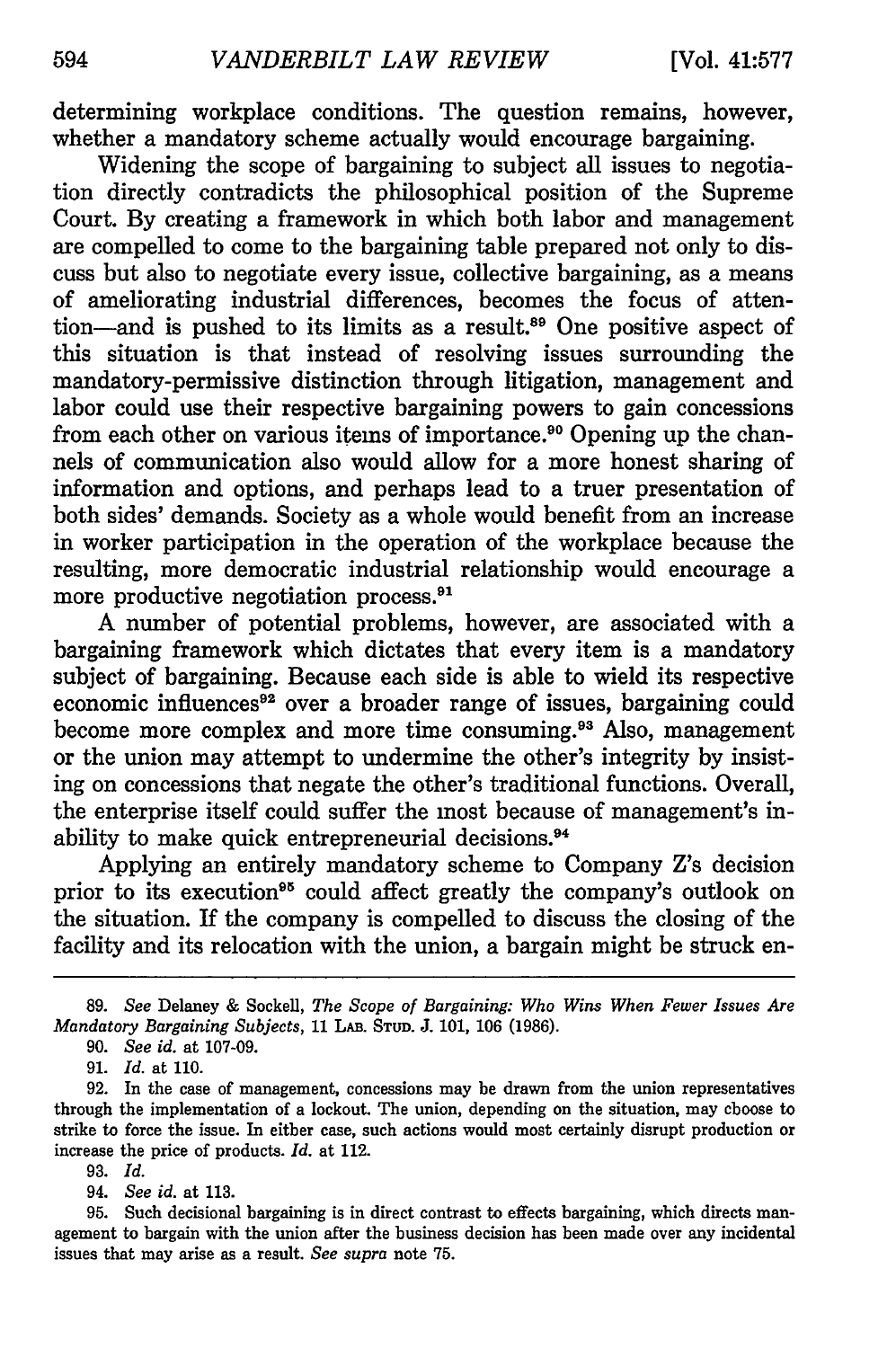abling the plant to remain operational. The basis for the agreement would be an understanding that the union would lower its labor costs in exchange for greater job security. Whether or not such an agreement could be reached, and also be economically feasible, depends on whether the negotiations are cooperative and realistic.<sup>96</sup> At a minimum, every possible alternative would be examined before the company actually could close the facility.

## *B. A Balancing Test*

By explicitly limiting the holding in *First National Maintenance* to a partial closure decision, the Court did not determine whether a decision to shut down completely and relocate a facility is a mandatory or permissive subject of bargaining.<sup>97</sup> Rather, the Court maintained that the negotiability of such a decision, or of any issue for that matter, would depend on weighing various factors regarding the interested parties involved. Under this test, therefore, a balance must be struck between the burden collective bargaining places on Company Z's managerial capabilities and the benefits that compelled negotiation bestows on the "establishment and maintenance of industrial peace."<sup>98</sup> The application of the mandatory-permissive distinction is, in theory, the means by which this balance in labor-management relations is preserved.

Underlying the *First National Maintenance* standard are the beliefs that management must be able to act without the constraints of collective bargaining in certain situations and that the bargaining process cannot resolve every decision.<sup>99</sup> In order to determine if a particular item is capable of being resolved by collective bargaining,<sup>100</sup> a court must examine industrial practices with a cautious eye and analyze the effect of the decision on management's ability to operate a profitable business. If the threat to industrial freedom outweighs the benefit of subjecting the issue to the bargaining process, the decision, according to current labor policy, is not a subject about which management should be compelled to bargain.

Company Z's decision to relocate, when evaluated under the *First National Maintenance* approach, probably would not be an appropriate subject for mandatory bargaining. In balancing the interests of the respective parties, a court probably would conclude that the issues in this

<sup>96.</sup> Delaney & Sockell, *supra* note 89, at **112-13.**

<sup>97.</sup> *See supra* note 76 and accompanying text.

<sup>98.</sup> *First Nat'l Maintenance,* 452 U.S. at 674 (citing NLRB v. Jones & Laughlin Steel Corp., **301** U.S. 1 (1937)).

<sup>99.</sup> *Id.* at 678.

*<sup>100.</sup> Id.* at 680.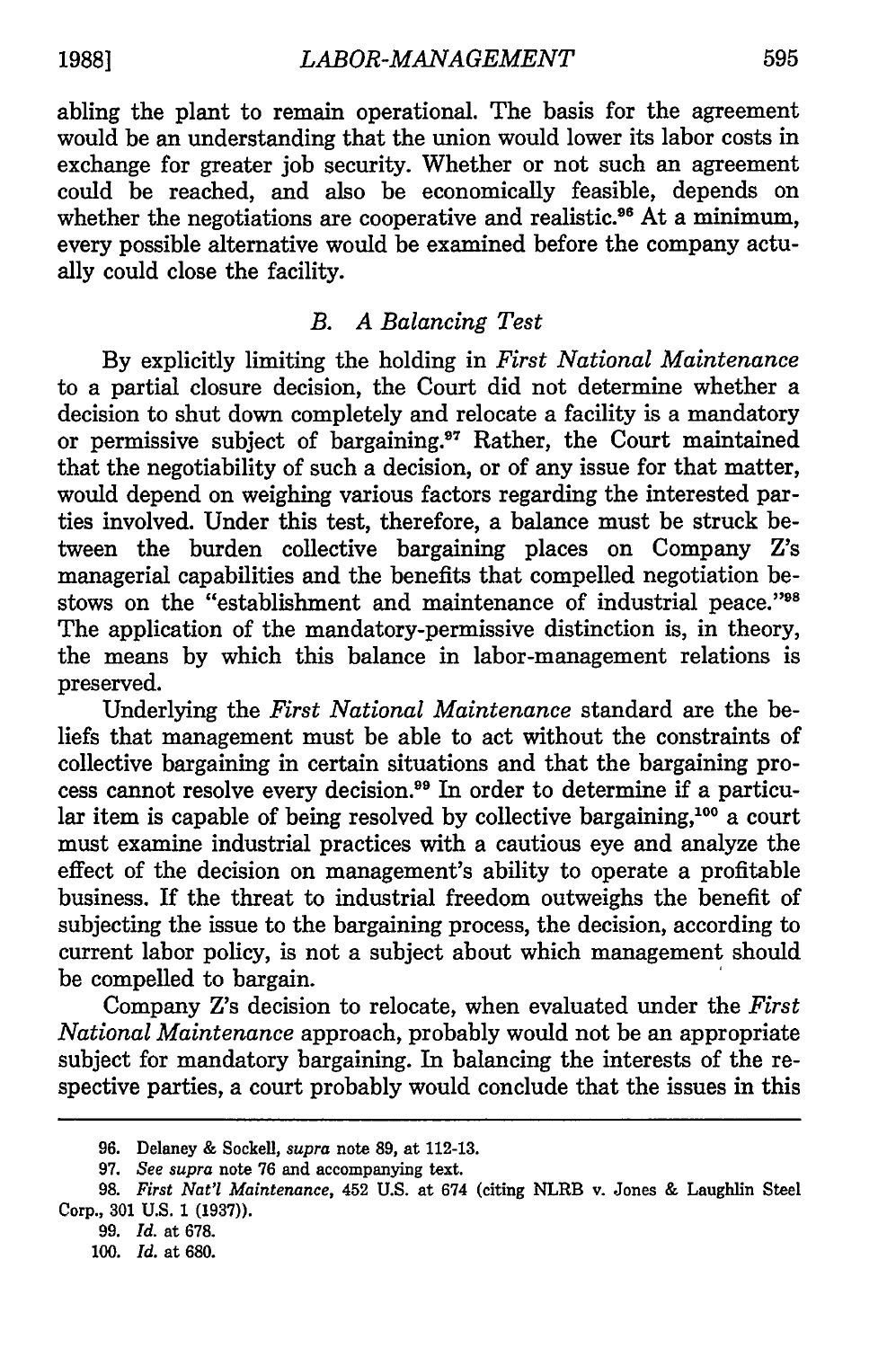case are similar to those decided by the Supreme Court in *First National Maintenance.* Both the decision to relocate and the decision to close part of the business could be characterized as an exercise of management's private obligation to operate an economically profitable plant. Although these decisions would have a significant effect on continued employment,<sup>101</sup> a court might hold that the company's relocation decision is motivated by a desire to effect a change in the direction of the business unrelated to employment.<sup>102</sup> Consequently, a court would defer to the managerial prerogative if presented with this situation because the union's participation in the decision would yield only a minimal benefit. $103$ 

## *C. Labor-Management Cooperation*

Company Z may choose to include the union as a partner in its decisionmaking process and ignore the mandatory-permissive distinction altogether. In contrast to the adversarial structure created by this distinction, cooperation provides a more open and respectful labor management bargaining relationship. If, however, the company makes the conscious policy choice to cooperate with the union in locating its facility in an area of the country where it may prosper both from an economic and human relations standpoint,<sup>104</sup> both parties must decide how cooperative their relationship will be given the current labor policy. Perhaps the most insightful means by which to understand and solve this dilemma is to appreciate the precedent General Motors and the UAW have set with their cooperative orchestration of the Saturn agreement<sup>105</sup>.<br>The memorandum of understanding developed between General

Motors and the UAW has been labeled an unprecedented experiment in terms of total participation, contribution, and commitment by all people involved.<sup>106</sup> General Motors and the UAW have set out as partners to establish a flexible bargaining relationship that will find "practical ways to solve real problems in order to maximize employment opportunity and preserve an important U.S. manufacturing base."107 In order to

<sup>101.</sup> *Id.* at 679.

<sup>102.</sup> *Id.* at 677. As a matter of course, most management decisions could be characterized as being motivated by "purely economic" interests, as opposed to employment-related interests.

<sup>103.</sup> *Id.* at 686.

<sup>104.</sup> Schlossberg & Fetter, *supra* note 3, at 615.

<sup>105.</sup> The Saturn Corporation is a wholly-owned subsidiary of General Motors.

<sup>106.</sup> Address by James L. Lewandowski, Vice President, Human Resources, Saturn Corp., The American Society of Personnel Administrators Mid-South Conference, Nashville, Tenn. (Oct. 29, 1987) [hereinafter Lewandowski Address].

<sup>107.</sup> Schlossberg & Fetter, *supra* note 3, at 615 (quoting E. Hartwig, *The Collective Bargaining Process,* Address Before Conference on the Labor Board at Mid-Century, Washington, D.C.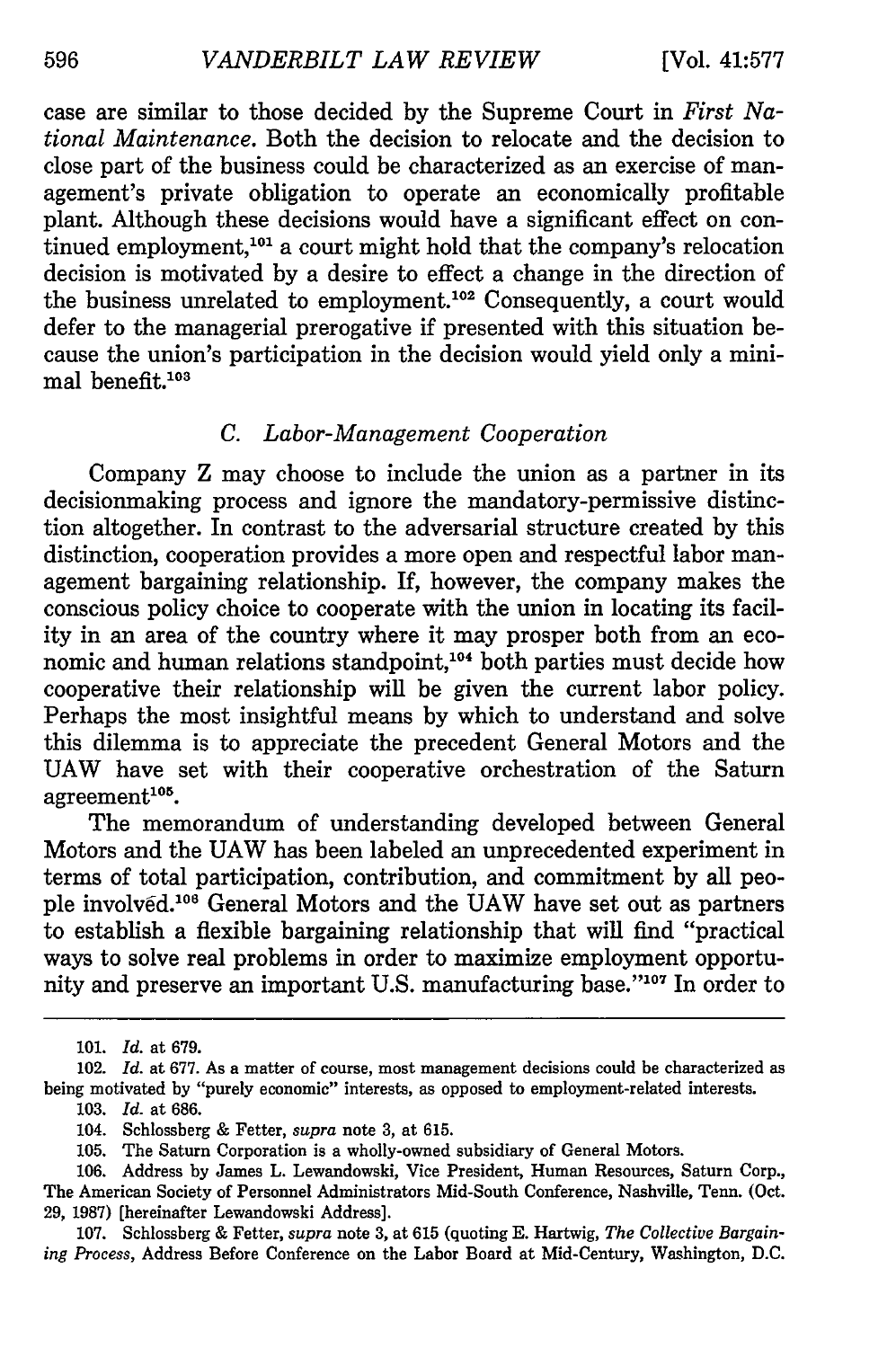gain a competitive edge in the subcompact car market, General Motors has chosen to treat the UAW as an asset, not a liability,<sup>108</sup> and to capitalize on the individual strengths of each party **by** integrating the union into the traditional management decisionmaking structure. Union representatives participate in the decisionmaking process on issues that once were closely guarded management prerogatives, including the level of investment, product design, supplier selection, and manufacturing and marketing strategy.<sup>109</sup> Consequently, this organizational structure establishes a nonadversarial climate that will allow the General Motors-UAW relationship to grow stronger in the future.<sup>110</sup>

The General Motors-UAW cooperative agreement was the product of collective bargaining "based not on an obsolete ideological, adversarial mind set,"<sup>111</sup> but rather on a utilitarian, participatory scheme that respected the individual worker's dignity and the general public's changing needs. Thus, the Saturn pact is exceptional in going beyond what traditionally has been perceived as appropriate bargaining procedure. Although the Supreme Court has yet to decide the relocation issue, it probably would be a permissive bargaining subject. Technically, General Motors was obligated only to bargain with the **UAW** about the possible effects the relocation decision would have on employees who already were represented by the union.<sup>112</sup> Instead of bargaining about the effects of this decision as it related to their existing contractual relationship, General Motors and the **UAW** collaborated on the new Saturn agreement by bargaining over the decision itself.<sup>113</sup> The bargaining

<sup>(</sup>Oct. 4, **1985)).**

**<sup>108.</sup>** The NLRB released a statement that summarized the goals and consequences of the Saturn agreement as follows:

In the case of the Saturn Project, the evidence clearly indicated that the venture, whether or not it is successful, will have an impact on current **GM** small-car manufacturing facilities, and consequently on the **job** security of **GM** employees represented **by** the **UAW.** Both **GM** and **UAW** recognized this potential and therefore bargained with each other about the effects of the Saturn project on current employees represented **by UAW.** One result of that bargaining was the agreement to give such employees an opportunity to transfer to the Saturn facility. **UAW** sought this agreement for the benefit of the employees it represented, while **GM** sought this agreement in order to provide the Saturn Corporation with an immediate source of employees skilled in automobile manufacturing.

*NLRB General Counsel Orders Dismissal of Charges Regarding UAW-GM Saturn Pact,* Daily Lab. Rep. **(BNA)** No. **107,** at A-4 (June 4, **1986)** (LEXIS, Labor library, DLABRT file).

**<sup>109.</sup>** Lewandowski Address, *supra* note **106,** at **10.**

**<sup>110.</sup>** *See* Schlossberg **&** Fetter, *supra* note **3,** at **615.**

**<sup>111.</sup>** *Id.* (quoting **E.** Hartwig, *supra* note **107).**

<sup>112.</sup> *See generally supra* note **75.**

**<sup>113.</sup>** Letter from Rossie **D.** Alston, Jr. Attorney for the National Right to Work Legal Defense Foundation, to Rosemary Collyer, General Counsel, Division of Advice for the NLRB (July **16, 1986)** (discussing the NLRB's Division of Advice's justifications for refusing to issue a com- plaint in the Saturn case) (copy on file with the *Vanderbilt Law Review).* Counsel for the charging party, Alston, contended that General Motors and the **UAW** had no right or prerogative to bargain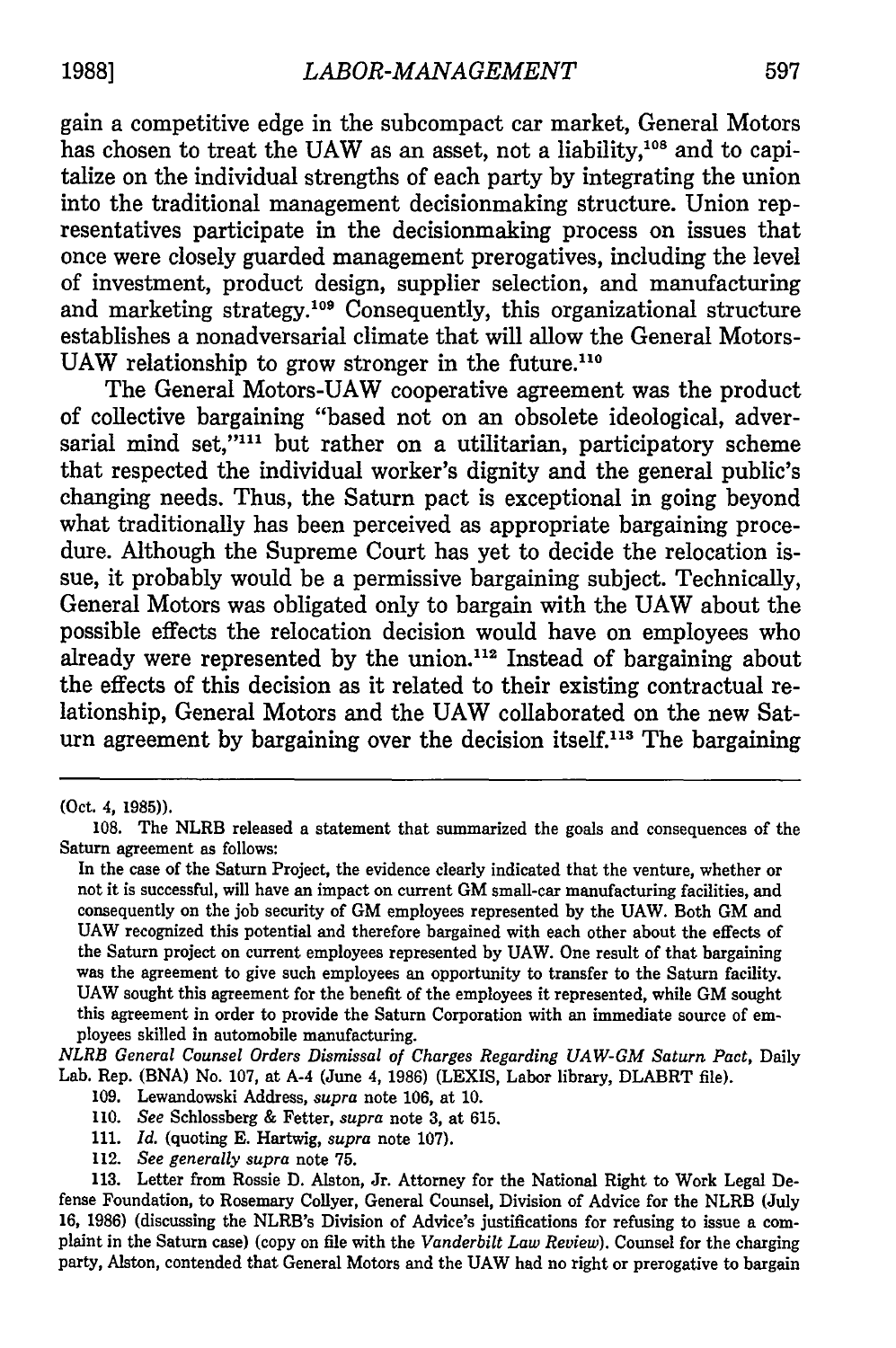relationship established by this agreement is revolutionary because employees are participants in the enterprise rather than simply laborers in the production process. 114 In this cooperative setting, the distinctions drawn between mandatory and permissive bargaining subjects, originally developed to encourage fruitful collective bargaining, have not only become hazy but also, from a practical perspective, have become meaningless because the demarcations between the goals of both labor and management purposefully have been removed.

Following the path forged by the Saturn agreement would seem to be a precarious endeavor because, though the signs point toward the familiar destination of a profitable enterprise, the surroundings appear nontraditional and, therefore, foreboding. If Company Z chooses to include the union in its decisionmaking process, the defined structure of the collective bargaining process will have to be replaced by consensustype bargaining, which focuses discussion on the perceived problems in the future relationship, not on the bargaining status of the individual issues.<sup>115</sup> The aim of such a cooperative effort would be to enhance the stability of the enterprise by meshing entrepreneurial innovation and job security. In this setting, and in light of the developments in today's competitive world market, the judicially perceived need for the public protection of industrial freedom, from which the mandatory classification originated, would appear to be antiquated, indeed, even detrimental. In order for a labor-management cooperative venture to be successful, however, both parties must be willing participants who are committed to seeing the project through to its designed end. If for some reason the willingness of the parties should wane in the midst of their cooperative effort, perhaps the more familiar mandatory-permissive bargaining surroundings could serve as a useful gnide by which to appease the resulting antagonistic bargaining relationship.

### V. **CONCLUSION**

The framers of the NLRA envisioned collective bargaining as an organic system of procedures aimed at resolving the friction that is seemingly inherent in the workplace. The Act was designed to be a pacifying framework for achieving peace in an antagonistic, potentially violent, societal relationship. In order to allow this bargaining system to

over a totally new agreement "unless and until a representative complement of the employees [had been] actually hired." *Id.* at 4. Additionally, Alston maintained that Division of Advice's finding that the Saturn agreement was composed of the "fruits" of effects bargaining was "to render meaningless all of the legal underpinnings **of. .** . Section 8(a)(2)." Letter, *supra* at 5; *see supra* note 75. *See generally supra* Special Project Note, *Future Cooperative Efforts.*

<sup>114.</sup> Schlossberg & Fetter, *supra* note 3, at 615.

<sup>115.</sup> *Id.* at 611.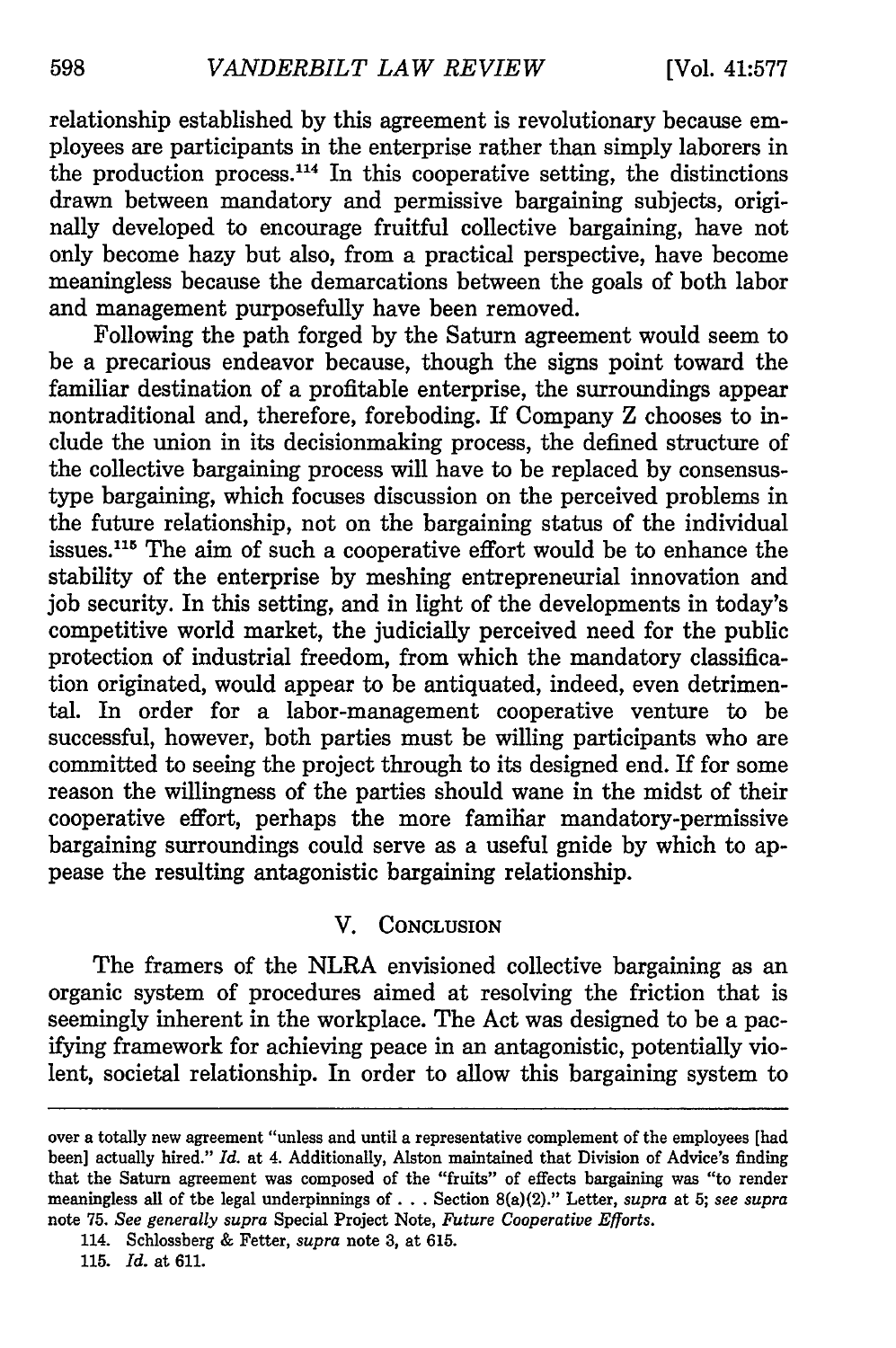operate as a vital mediating tool, the framers purposefully refrained from enacting any rigid guidelines that might restrict communication. The Act embodies a policy view that flexible public control of compelled bargaining will ensure that individual employers and their employees have the freedom necessary to tailor the collective bargaining process to the particular needs of their industry.

The Court did not judicially impose the mandatory-permissive distinction to constrain the scope of bargaining. Rather, the Court wanted to encourage bargaining **by** declaring that certain subjects are so integral to the employer-employee working relationship that they must be negotiated to impasse and cannot be avoided through subversive bargaining. As the courts decide which issues are mandatory and which are permissive, however, the scope of permissive bargaining grows in the name of entrepreneurial protection, and the flexibility and effectiveness of the collective bargaining process decrease dramatically.

Cooperative efforts such as the Saturn agreement are private responses to the traditionally adversarial, autocratic labor-management relationship. The pressures of foreign competition are challenging the management philosophies of our domestic industries. Including union representatives in management's decisionmaking structure is an innovative means **by** which to optimize the individual strengths of a company. Within this cooperative setting, the courts should not draw an artificial distinction between different subjects of bargaining in an attempt to protect the interests involved.116 The Saturn project and ventures like it capitalize on the similarities and differences of both labor's and management's perspective to increase the profitability of the enterprise. Thus, the General Motors-UAW cooperative relationship demonstrates that industrial democracy, the heralded goal of collective bargaining, not only fosters industrial peace but also promotes economic prosperity.

*Thomas T. Crouch*